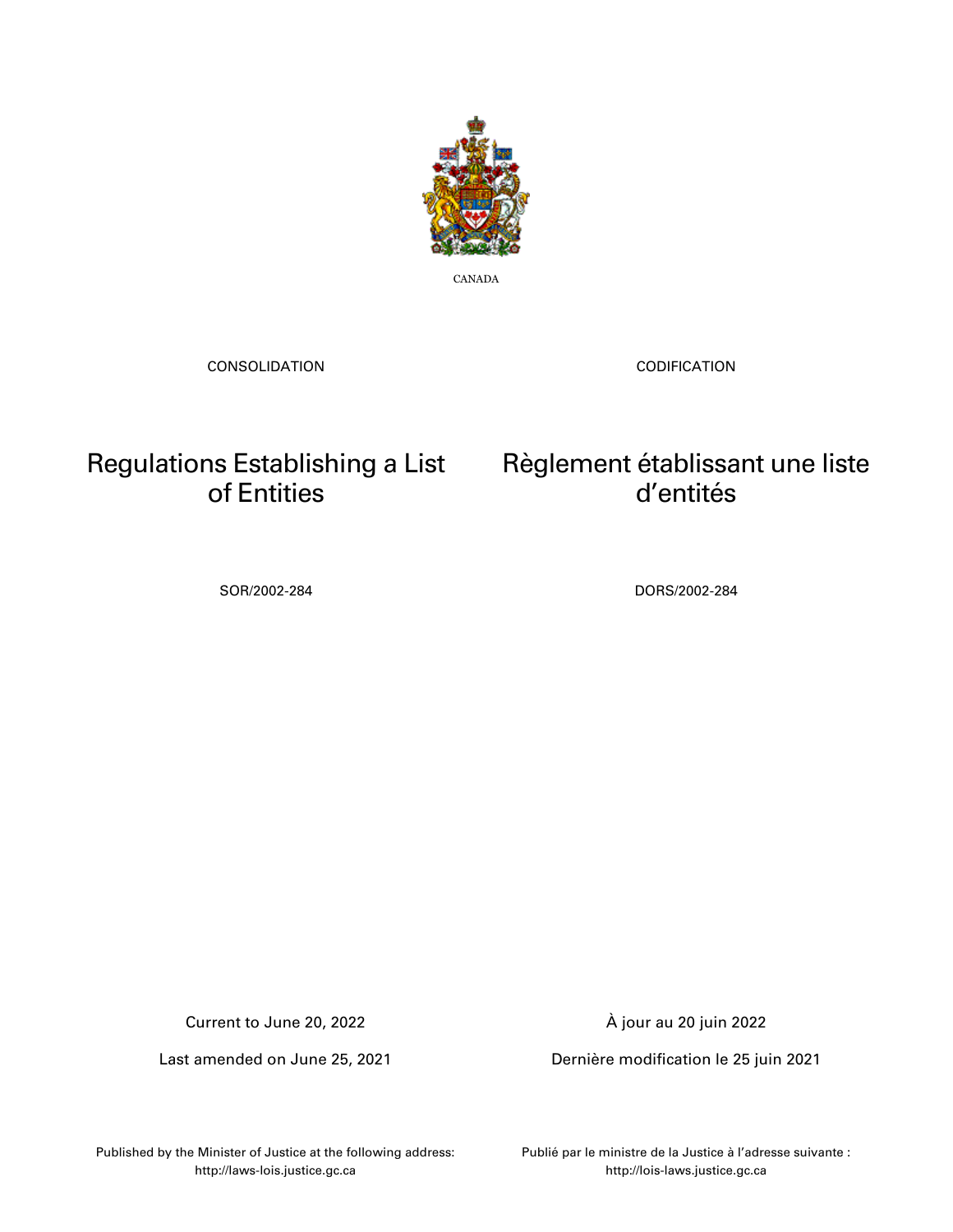## **OFFICIAL STATUS OF CONSOLIDATIONS**

Subsections 31(1) and (3) of the *Legislation Revision and Consolidation Act*, in force on June 1, 2009, provide as follows:

**31 (1)** Every copy of a consolidated statute or consolidated regulation published by the Minister under this Act in either print or electronic form is evidence of that statute or regulation and of its contents and every copy purporting to be published by the Minister is deemed to be so published, unless the contrary is shown.

**(3)** In the event of an inconsistency between a consolidated regulation published by the Minister under this Act and the original regulation or a subsequent amendment as registered by the Clerk of the Privy Council under the *Statutory Instruments Act*, the original regulation or amendment prevails to the extent of the inconsistency.

## **LAYOUT**

The notes that appeared in the left or right margins are now in boldface text directly above the provisions to which they relate. They form no part of the enactment, but are inserted for convenience of reference only.

## **NOTE NOTE**

This consolidation is current to June 20, 2022. The last amendments came into force on June 25, 2021. Any amendments that were not in force as of June 20, 2022 are set out at the end of this document under the heading "Amendments Not in Force".

## **CARACTÈRE OFFICIEL DES CODIFICATIONS**

Les paragraphes 31(1) et (3) de la *Loi sur la révision et la codification des textes législatifs*, en vigueur le 1er juin 2009, prévoient ce qui suit :

## **Published consolidation is evidence Codifications comme élément de preuve**

**31 (1)** Tout exemplaire d'une loi codifiée ou d'un règlement codifié, publié par le ministre en vertu de la présente loi sur support papier ou sur support électronique, fait foi de cette loi ou de ce règlement et de son contenu. Tout exemplaire donné comme publié par le ministre est réputé avoir été ainsi publié, sauf preuve contraire.

... [...]

## **Inconsistencies in regulations Incompatibilité — règlements**

**(3)** Les dispositions du règlement d'origine avec ses modifications subséquentes enregistrées par le greffier du Conseil privé en vertu de la *Loi sur les textes réglementaires* l'emportent sur les dispositions incompatibles du règlement codifié publié par le ministre en vertu de la présente loi.

## **MISE EN PAGE**

Les notes apparaissant auparavant dans les marges de droite ou de gauche se retrouvent maintenant en caractères gras juste au-dessus de la disposition à laquelle elles se rattachent. Elles ne font pas partie du texte, n'y figurant qu'à titre de repère ou d'information.

Cette codification est à jour au 20 juin 2022. Les dernières modifications sont entrées en vigueur le 25 juin 2021. Toutes modifications qui n'étaient pas en vigueur au 20 juin 2022 sont énoncées à la fin de ce document sous le titre « Modifications non en vigueur ».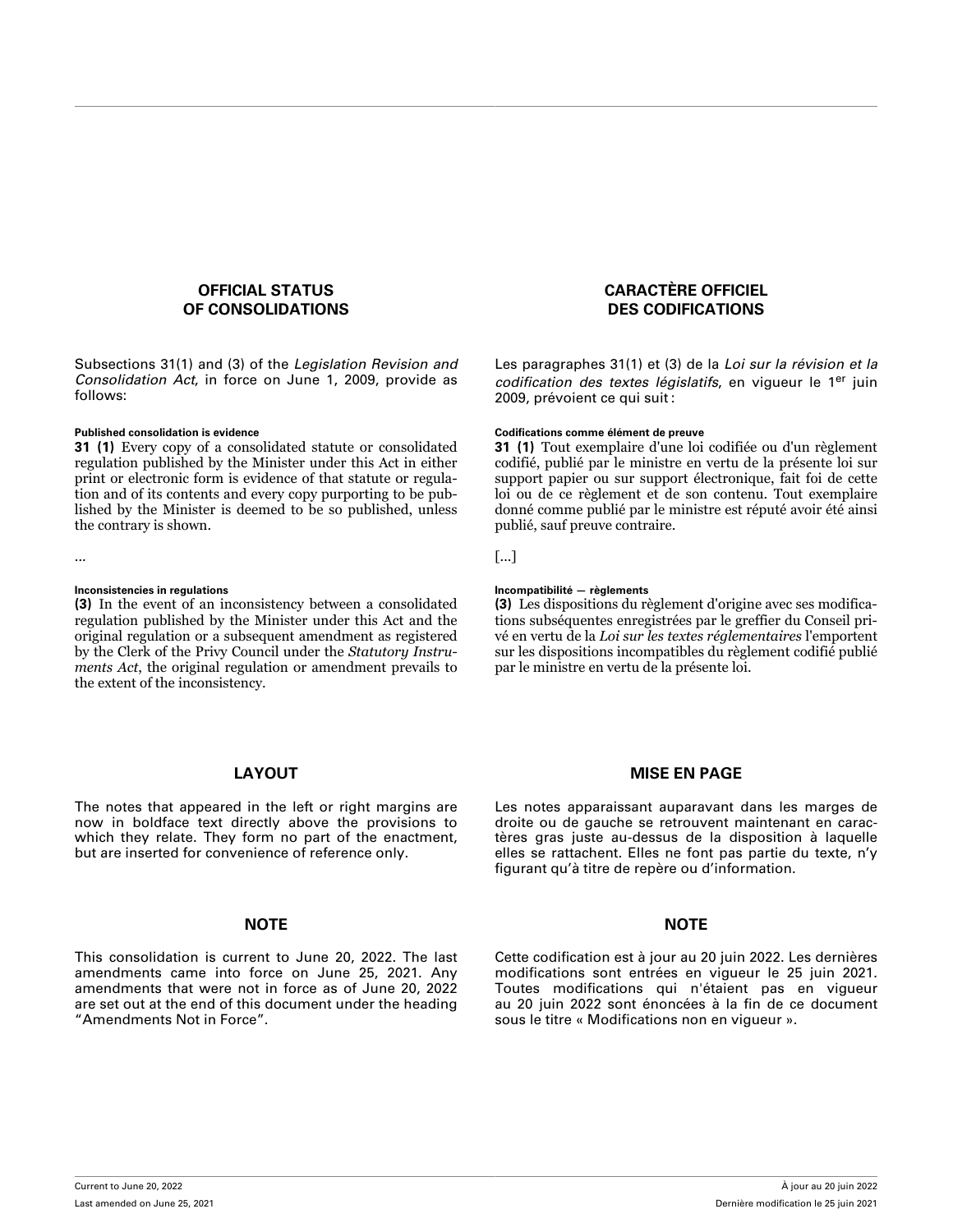## **TABLE OF PROVISIONS TABLE ANALYTIQUE**

| <b>Regulations Establishing a List of Entities</b> |  |  |
|----------------------------------------------------|--|--|
|                                                    |  |  |

**Regulations Establishing a List of Entities Règlement établissant une liste d'entités**

**<sup>1</sup>** [List](#page-4-0) **<sup>1</sup>** [Liste](#page-4-0)

**<sup>2</sup>** [Coming into Force](#page-14-0) **<sup>2</sup>** [Entrée en vigueur](#page-14-0)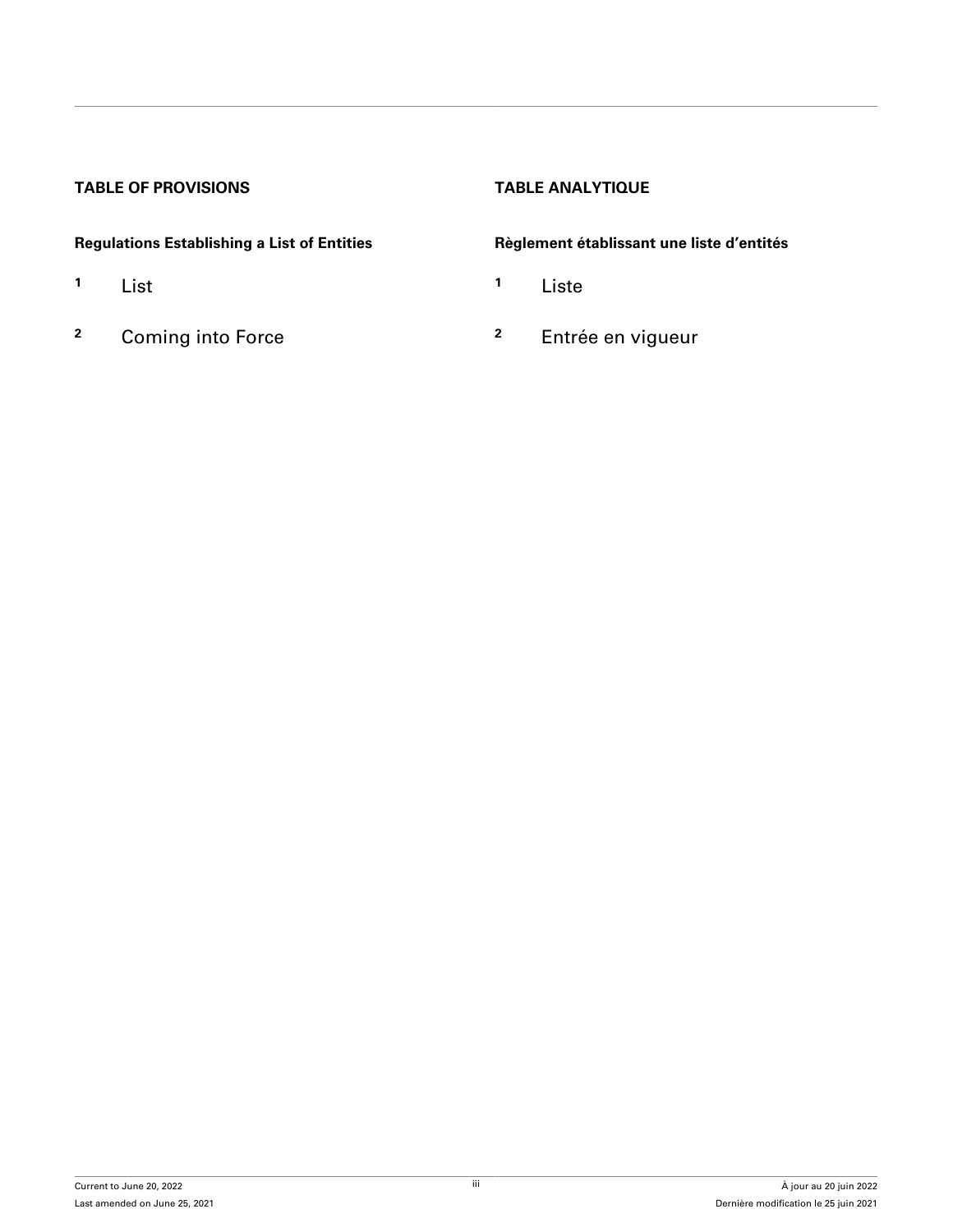Registration **Enregistrement** 

CRIMINAL CODE CODE CRIMINEL

## **Regulations Establishing a List of Entities Règlement établissant une liste d'entités**

Whereas the Governor in Council, on the recommendation of the Solicitor General of Canada, is satisfied that there are reasonable grounds to believe that each of the entities on the list established by the annexed *Regulations Establishing a List of Entities* has knowingly carried out, attempted to carry out, participated in or facilitated a terrorist activity or is knowingly acting on behalf of, at the direction of or in association with an entity that has knowingly carried out, attempted to carry out, participated in or facilitated a terrorist activity;

Therefore, Her Excellency the Governor General in Council, on the recommendation of the Solicitor General of Canada, pursuant to subsection  $83.05(1)$ <sup>a</sup> of the *Criminal Code*, hereby makes the annexed *Regulations Establishing a List of Entities*.

SOR/2002-284 July 23, 2002 DORS/2002-284 Le 23 juillet 2002

P.C. 2002-1304 July 23, 2002 C.P. 2002-1304 Le 23 juillet 2002

Attendu que la gouverneure en conseil est convaincue, sur recommandation du solliciteur général du Canada, qu'il existe des motifs raisonnables de croire que chacune des entités visées dans le projet de règlement intitulé *Règlement établissant une liste d'entités*, ci-après, est une entité qui, sciemment, s'est livrée ou a tenté de se livrer à une activité terroriste, y a participé ou l'a facilitée, ou qui, sciemment, agit au nom d'une telle entité, sous sa direction ou en collaboration avec elle,

À ces causes, sur recommandation du solliciteur général du Canada et en vertu du paragraphe 83.05(1)<sup>a</sup> du *Code criminel*, Son Excellence la Gouverneure générale en conseil prend le *Règlement établissant une liste d'entités*, ci-après.

 $a^{\circ}$  S.C. 2001, c. 41, s. 4 and solved a set of  $a$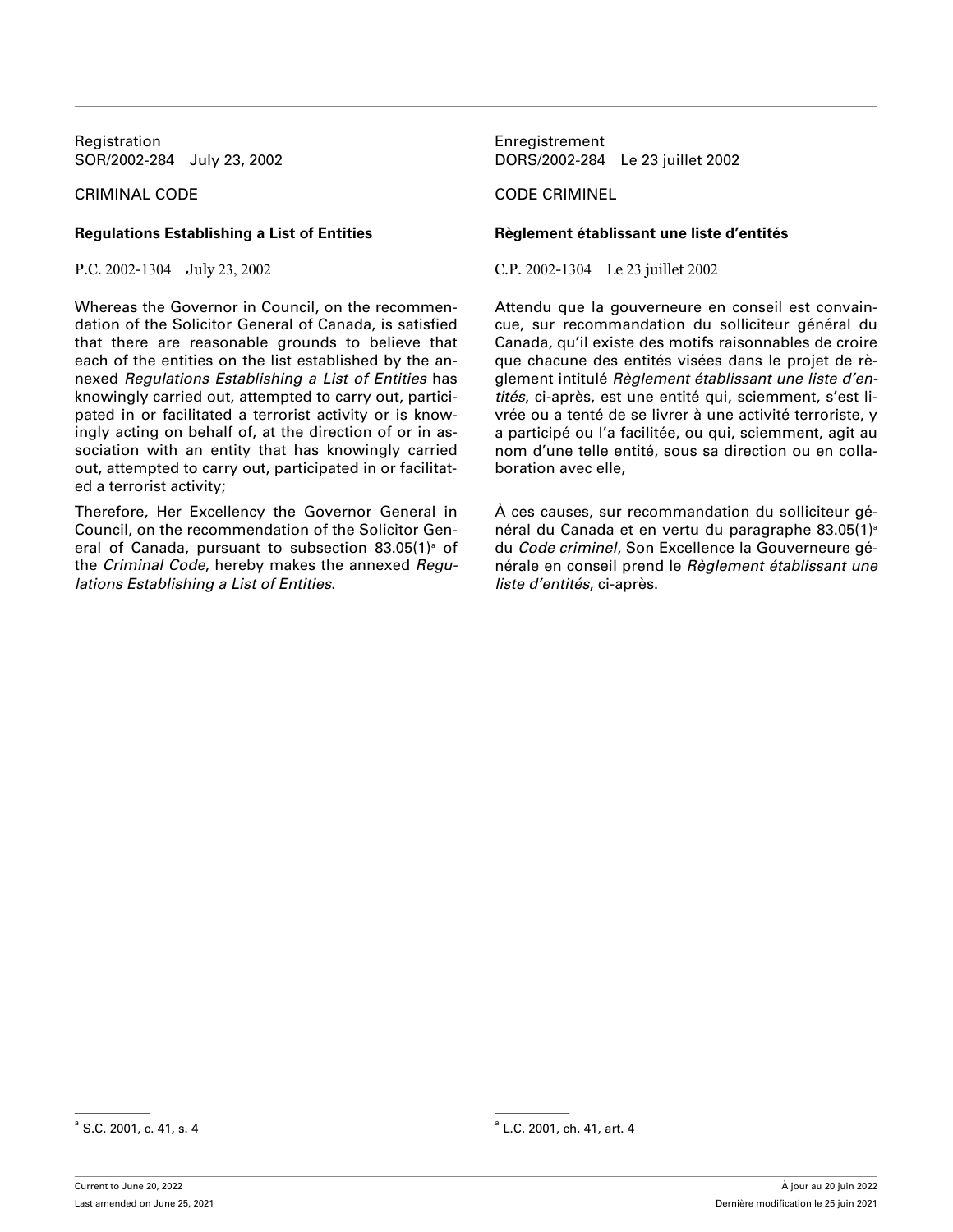## <span id="page-4-0"></span>**Regulations Establishing a List of Entities Règlement établissant une liste d'entités**

1 The following list is established for the purposes of Part II.1 of the *Criminal Code*.

Al-Gama'a al-Islamiyya (AGAI) (also known as Islamic Group (IG))

Al Qaida (also known among other names as Al Jihad (AJ), Egyptian Islamic Jihad (EIJ), Vanguards of Conquest (VOC), Islamic Army, Islamic Salvation Foundation, The Base, Group for the Preservation of the Holy Sites, Islamic Army for the Liberation of the Holy Places, World Islamic Front for Jihad Against Jews and Crusaders, Usama Bin Ladin Network, Usama Bin Ladin Organization and Qa'idat al-Jihad)

Al Qaeda in the Islamic Maghreb (AQIM) (also known among other names as Tanzim Qaedat bi-Bilad al-Maghrab al-Islami, Tanzim al-Qa´ida fi bilad al-Maghreb al-Islamiya, The Organization of Al-Qaida in the Islamic Maghreb, Al-Qa´ida Organisation in the Lands of the Islamic Maghreb, Al-Qa´ida in the Islamic Maghreb, Al-Qa´ida in the Lands of the Islamic Maghreb, al-Qaïda dans les pays du Maghreb islamique, Salafist Group for Call and Combat (GSPC), Groupe salafiste pour la prédication et le combat, and Salafist Group for Preaching and Combat)

Armed Islamic Group (GIA) (also known as Groupe islamique armé (GIA))

Harakat ul-Mudjahidin (HuM) (also known among other names as Al-Faran, Al-Hadid, Al-Hadith, Harkatul-Mujahideen, Harakat ul-Mujahideen, Harakat al-Mujahideen, Harkat-ul-Ansar, Harakat ul-Ansar, Harakat al-Ansar, Harkat-ul-Jehad-e-Islami, Harkat Mujahideen, Harakat-ul-Mujahideen al-Almi, Holy Warriors Movement, Movement of the Mujahideen, Movement of the Helpers, Movement of Islamic Fighters, Al Qanoon and Jamiat ul-Ansar)

Asbat Al-Ansar (AAA) ("The League of Partisans") (also known among other names as God's Partisans, Gathering of Supporters, Partisan's League, Osbat Al Ansar, Usbat Al Ansar, Esbat Al-Ansar, Isbat Al Ansar, Usbat-ul-Ansar, Band of Helpers, Band of Partisans and League of the Followers)

Palestinian Islamic Jihad (PIJ) (also known among other names as Harakat al-Jihad al-Islami fi Filistin, Saraya Al-Quds (The Jerusalem Brigades), Al-Quds Brigades, Islamic Jihad, Palestine Islamic Jihad –

# List Liste

1 La liste d'entités ci-après est établie pour l'application de la partie II.1 du *Code criminel* :

Al-Jama'a al-islamiya (AJAI) (alias Groupe islamique (GI)

Al-Qaïda (connu notamment sous les noms suivants : Al Jihad (AJ), Jihad islamique égyptien (JIE), Avantgarde de la conquête (AGC), Islamic Army, Islamic Salvation Foundation, The Base, Group for the Preservation of the Holy Sites, Islamic Army for the Liberation of the Holy Places, World Islamic Front for Jihad Against Jews and Crusaders, Usama Bin Ladin Network, Usama Bin Ladin Organization et Qa'idat al-Jihad)

Al-Qaïda au Maghreb islamique (AQMI) [connu notamment sous les noms suivants : Tanzim Qaedat bi-Bilad al-Maghrab al-Islami, Tanzim al-Qa´ida fi bilad al-Maghreb al-Islamiya, The Organization of Al-Qaida in the Islamic Maghreb, Al-Qa´ida Organisation in the Lands of the Islamic Maghreb, Al-Qa´ida in the Islamic Maghreb, Al-Qa´ida in the Lands of the Islamic Maghreb, al-Qaïda dans les pays du Maghreb islamique, Salafist Group for Call and Combat (GSPC), Groupe salafiste pour la prédication et le combat et Salafist Group for Preaching and Combat]

Groupe islamique armé (GIA)

Harakat ul-Mudjahidin (HuM) (connu notamment sous les noms suivants : Al-Faran, Al-Hadid, Al-Hadith, Harkat-ul-Mujahideen, Harakat ul-Mujahideen, Harakat al-Mujahideen, Harkat-ul-Ansar, Harakat ul-Ansar, Harakat al-Ansar, Harkat-ul-Jehade-Islami, Harkat Mujahideen, Harakat-ul-Mujahideen al-Almi, Mouvement des combattants de la guerre sainte, Mouvement des moudjahidin, Mouvement des compagnons du Prophète, Mouvement des combattants islamiques, Al Qanoon et Jamiat ul-Ansar)

Asbat Al-Ansar (AAA) (« La Ligue des partisans ») (connu notamment sous les noms suivants : Partisans de Dieu, Rassemblement des partisans, Osbat Al Ansar, Usbat Al Ansar, Esbat Al-Ansar, Isbat Al Ansar, Usbat-ul-Ansar, Band of Helpers, Band of Partisans et League of the Followers)

Jihad islamique palestinien (JIP) [connu notamment sous les noms suivants : Harakat al-Jihad al-Islami fi Filistin, Saraya al-Qods (les Brigades de Jérusalem),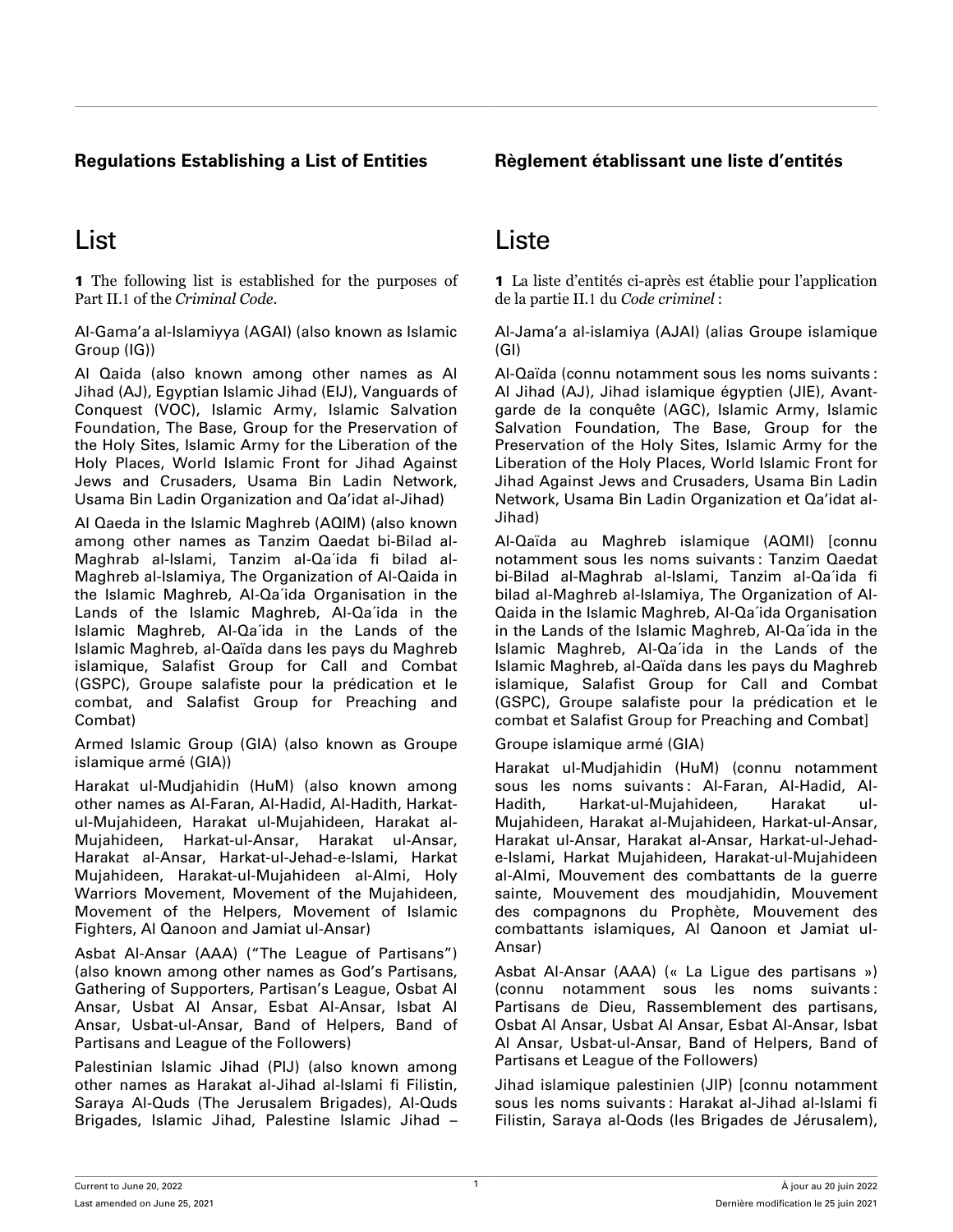Shaqaqi Faction, Palestinian Islamic Jihad – Shaqaqi, PIJ – Shaqaqi Faction, PIJ – Shallah Faction, Islamic Jihad of Palestine, Islamic Jihad in Palestine, Abu Ghunaym Squad of the Hizballah Bayt Al-Maqdis, Al-Quds Squads, Al-Awdah Brigades, Islamic Jihad Palestine (IJP), Islamic Jihad — Palestine Faction and Islamic Holy War)

Jaish-e-Mohammed (JeM) (also known among other names as Jaish-i-Mohammed (Mohammad, Muhammad, Muhammed), Jaish-e-Mohammad (Muhammed), Jaish-e-Mohammad Mujahideen E-Tanzeem, Jeish-e-Mahammed, Army of Mohammed, Mohammed's Army, Tehrik Ul-Furqaan, National Movement for the Restoration of Pakistani Sovereignty and Army of the Prophet)

Hamas (Harakat Al-Muqawama Al-Islamiya) ("Islamic Resistance Movement")

Kurdistan Workers Party (PKK) (also known among other names as Kurdistan Workers Party, Partya Karkeren Kurdistan, Kurdistan Labor Party, Kurdistan Freedom and Democracy Congress, KADEK, Kurdistan People's Congress, Kurdistan Halk Kongresi (KHK), People's Congress of Kurdistan and Kongra-Gel)

Aum Shinrikyo (also known among other names as Aum Shinri Kyo, Aum, Aum Supreme Truth, A. I. C. Comprehensive Research Institute, A. I. C. Sogo Kenkyusho and Aleph)

Hizballah (also known among other names as Hizbullah, Hizbollah, Hezbollah, Hezballah, Hizbu'llah, The Party of God, Islamic Jihad (Islamic Holy War), Islamic Jihad Organization, Islamic Resistance, Islamic Jihad for the Liberation of Palestine, Ansar al-Allah (Followers of God/Partisans of God/God's Helpers), Ansarollah (Followers of God/Partisans of God/God's Helpers), Ansar Allah (Followers of God/ Partisans of God/God's Helpers), Al-Muqawamah al-Islamiyyah (Islamic Resistance), Organization of the Oppressed, Organization of the Oppressed on Earth, Revolutionary Justice Organization, Organization of Right Against Wrong and Followers of the Prophet Muhammed)

Abu Nidal Organization (ANO) (also known among other names as Fatah Revolutionary Council, Revolutionary Council, Revolutionary Council of Fatah, Al-Fatah Revolutionary Council, Fatah — the Revolutionary Council, Black June, Arab Revolutionary Brigades, Revolutionary Organization of Socialist Muslims, Black September, Egyptian Revolution, Arab Fedayeen Cells, Palestine Revolutionary Council, Organization of Jund al Haq and Arab Revolutionary Council)

Brigades al-Qods, Jihad islamique, Jihad islamique de Palestine – Faction Shaqaqi, Jihad islamique palestinien – Shaqaqi, JIP – Faction Shaqaqi, JIP – Faction Shallah, Jihad islamique en Palestine, Abu Ghunaym Squad of the Hizballah Bayt Al-Maqdis, Al-Quds Squads, Brigades al-Awdah, Jihad islamique de Palestine (JIP), Jihad islamique — Faction palestinienne et Guerre sainte islamique]

Jaish-e-Mohammed (JeM) [connu notamment sous les noms suivants : Jaish-i-Mohammed (Mohammad, Muhammad, Muhammed), Jaish-e-Mohammad (Muhammed), Jaish-e-Mohammad Mujahideen E-Tanzeem, Jeish-e-Mahammed, Armée de Mohammed, Tehrik Ul-Furqaan, Mouvement national pour la restauration de la souveraineté du Pakistan et Armée du Prophète]

Hamas (Harakat Al-Muqawama Al-Islamiya) (« Mouvement de résistance islamique »)

Parti des Travailleurs du Kurdistan (PKK) (connu notamment sous les noms suivants : Parti des Travailleurs du Kurdistan, Partya Karkeren Kurdistan, Kurdistan Labor Party, Congrès pour la Liberté et la Démocratie au Kurdistan, KADEK, Congrès du peuple du Kurdistan, Kurdistan Halk Kongresi (KHK), Congrès populaire du Kurdistan et Kongra-Gel)

Aum Shinrikyo [connu notamment sous les noms suivants : Aum Shinri Kyo, Aum, Aum Supreme Truth (Vérité suprême de Aum), A. I. C. Comprehensive Research Institute, A. I. C. Sogo Kenkyusho et Aleph]

Hezbollah [connu notamment sous les noms suivants : Hizbullah, Hizbollah, Hizballah, Hezballah, Hizbu'llah, Parti de Dieu, Jihad islamique (Guerre sainte islamique), Organisation du Jihad islamique, Résistance islamique, Jihad islamique de libération de la Palestine, Ansar al-Allah (Les Partisans de Dieu), Ansarollah (Les Partisans de Dieu), Ansar Allah (Les Partisans de Dieu), Al-Muqawamah al-Islamiyyah (Résistance islamique), Organisation des opprimés, Organisation des opprimés sur terre, Organisation de la justice révolutionnaire, Organisation du bien contre le mal et Disciples du prophète Mahomet]

Organisation Abou Nidal (OAN) (connue notamment sous les noms suivants : Conseil révolutionnaire Fatah, Conseil révolutionnaire, Conseil révolutionnaire du Fatah, Conseil révolutionnaire Al-Fatah, Fatah — le Conseil révolutionnaire, Juin noir, Brigades révolutionnaires arabes, Organisation révolutionnaire des musulmans socialistes, Septembre noir, Révolution égyptienne, Cellules des fedayins arabes, Conseil révolutionnaire de la Palestine, Organisation Jund al Haq et Arab Revolutionary Council)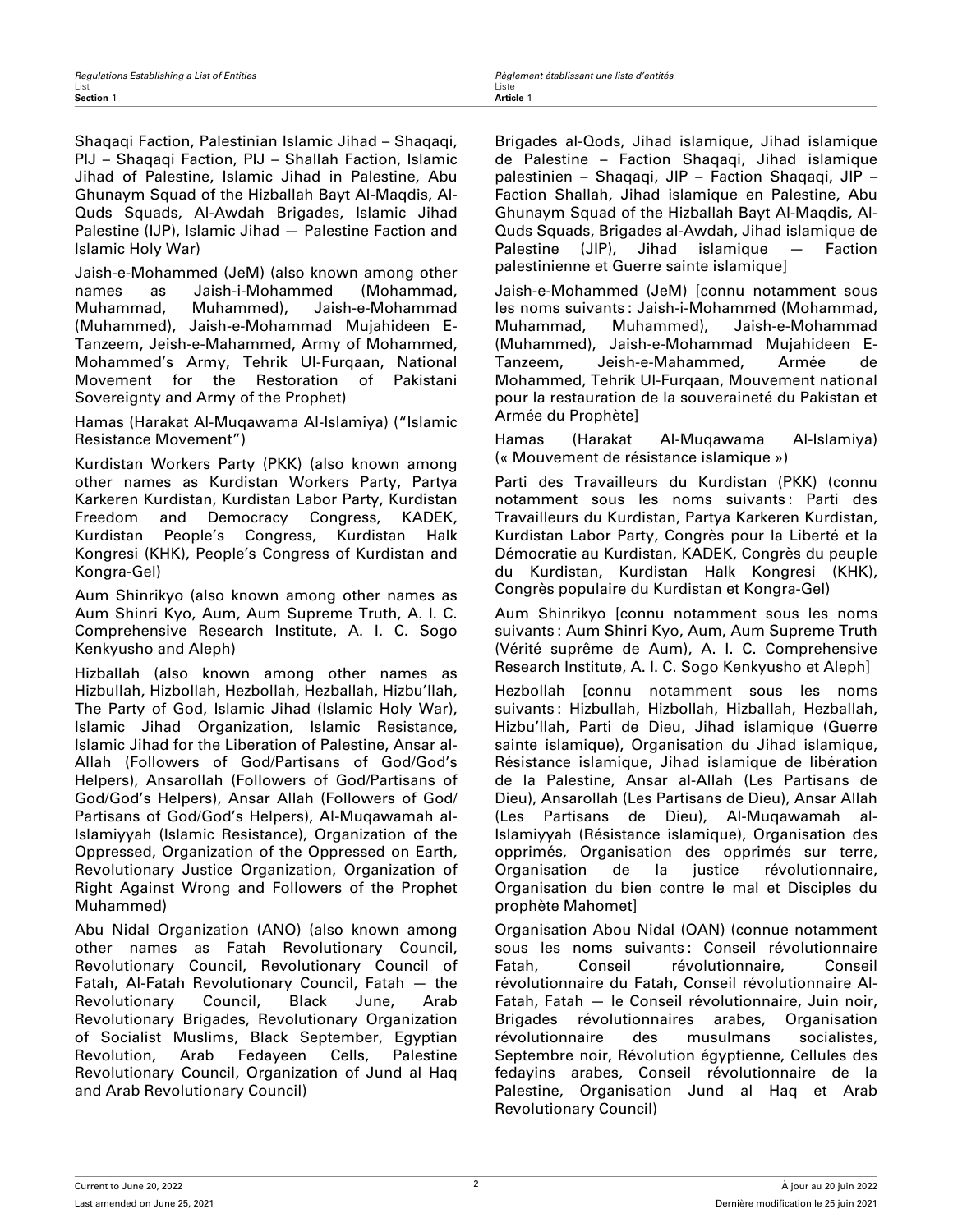Abu Sayyaf Group (ASG) (also known among other names as Al Harakat Al Islamiyya (AHAI), Al Harakatul Al Islamiyya, Al-Harakatul-Islamia, Al Harakat Al Aslamiya, Abou Sayaf Armed Band (ASAB), Abu Sayaff Group, Abu Sayyef Group and Mujahideen Commando Freedom Fighters (MCFF))

Sendero Luminoso (SL) (also known among other names as Shining Path, Partido Comunista del Peru en el Sendero Luminoso de Jose Carlos Mariategui, Communist Party of Peru on the Shining Path of Jose Carlos Mariategui, Partido Comunista del Peru, Communist Party of Peru, The Communist Party of Peru by the Shining Path of Jose Carlos Mariategui and Marxism, Leninism, Maoism and the Thoughts of Chairman Gonzalo, Revolutionary Student Front for the Shining Path of Mariategui, Communist Party of Peru — By Way of the Shining Path of Mariategui, PCP — por el Sendero Luminoso de Mariategui, PCP and PCP-SL)

Jemaah Islamiyyah (JI) (also known among other names as Jemaa Islamiyah, Jema'a Islamiyya, Jema'a Islamiyyah, Jema'ah Islamiyah, Jema'ah Islamiyyah, Jemaa Islamiya, Jemaa Islamiyya, Jemaah Islamiyya, Jemaa Islamiyyah, Jemaah Islamiah, Jemaah Islamiyah, Jemaah Islamiyyah, Jemaah Islamiya, Jamaah Islamiyah, Jamaa Islamiya, Jemaah Islam, Jemahh Islamiyah, Jama'ah Islamiyah, Al-Jama'ah Al Islamiyyah, Islamic Group and Islamic Community)

Islamic Movement of Uzbekistan (IMU) (also known among other names as O'zbekiston Islomiy Harakati, Harakat ul-Islamiyyah, Islamic Movement of Turkestan, Islamic Party of Turkestan (IPT) and IMU-IPT)

Euskadi Ta Askatasuna (ETA) (also known among other names as Basque Homeland and Liberty, Euzkadi Ta Azkatasuna, Euzkadi Ta Askatasuna, Basque Nation and Liberty, Basque Fatherland and Liberty and Basque Homeland and Freedom)

Al-Aqsa Martyrs' Brigade (AAMB) (also known among other names as Al-Aqsa Intifada Martyrs' Group, Al-Aqsa Brigades, Martyrs of al-Aqsa group, Al-Aqsa Martyrs Battalion and Armed Militias of the Al-Aqsa Martyr Battalions)

Fuerzas Armadas Revolucionarias de Colombia (FARC) (also known among other names as Revolutionary Armed Forces of Colombia, Revolutionary Armed Forces of Colombia-People's Army (Fuerzas Armadas Revolucionarias de Colombia-Ejército del Pueblo, FARC-EP), National Finance Commission (Comisión Nacional de Finanzas) and Coordinadora Nacional Guerrillera Simon Bolivar (CNGSB))

Groupe Abou Sayyaf (GAS) [connu notamment sous les noms suivants : Al Harakat Al Islamiyya (AHAI), Al Harakat-ul Al Islamiyya, Al-Harakatul-Islamia, Al Harakat Al Aslamiya, Bande armée Abou Sayaf (BAAS), Groupe Abou Sayaff, Groupe Abou Sayyef et Mujahideen Commando Freedom Fighters (MCFF)]

Sendero Luminoso (SL) (connu notamment sous les noms suivants : Sentier lumineux, Partido Comunista del Peru en el Sendero Luminoso de Jose Carlos Mariategui, Parti communiste du Pérou sur le Sentier lumineux de Jose Carlos Mariategui, Partido Comunista del Peru, Parti communiste du Pérou, Parti communiste du Pérou le long du Sentier lumineux de Jose Carlos Mariategui; Marxisme, Léninisme, Maoïsme et les Pensées du président Gonzalo, Front révolutionnaire étudiant pour le Sentier lumineux de Mariategui, Parti communiste du Pérou dans la voie lumineuse de Mariategui, PCP por el Sendero Luminoso de Mariategui, PCP et PCP  $-$  SL)

Jemaah Islamiyyah (JI) (connu notamment sous les noms suivants : Jemaa Islamiyah, Jema'a Islamiyya, Jema'a Islamiyyah, Jema'ah Islamiyah, Jema'ah Islamiyyah, Jemaa Islamiya, Jemaa Islamiyya, Jemaah Islamiyya, Jemaa Islamiyyah, Jemaah Islamiah, Jemaah Islamiyah, Jemaah Islamiyyah, Jemaah Islamiya, Jamaah Islamiyah, Jamaa Islamiya, Jemaah Islam, Jemahh Islamiyah, Jama'ah Islamiyah, Al-Jama'ah Al Islamiyyah, Groupe islamique et Communauté islamique)

Mouvement islamique d'Ouzbékistan (MIO) [connu notamment sous les noms suivants : O'zbekiston Islomiy Harakati, Harakat ul-Islamiyyah, Mouvement islamique du Turkestan, Parti islamique du Turkestan (PIT) et IMU-IPT]

Euskadi Ta Askatasuna (ETA) (connue notamment sous les noms suivants : Pays basque et Liberté, Euzkadi Ta Azkatasuna, Euzkadi Ta Askatasuna, Basque Nation and Liberty, Basque Fatherland and Liberty et Basque Homeland and Freedom)

La Brigade des martyrs d'Al-Aqsa (BMAA) (connue notamment sous les noms suivants: Groupe des martyrs de l'intifada d'Al-Aqsa, Brigades d'al-Aqsa, Groupe des martyrs d'al-Aqsa, le bataillon des martyrs d'al-Aqsa et Milices armées des bataillons des martyrs d'Al-Aqsa)

Fuerzas Armadas Revolucionarias de Colombia (FARC) [connues notamment sous les noms suivants : Forces armées révolutionnaires de Colombie, Forces armées révolutionnaires de Colombie-Armée du peuple (Fuerzas Armadas Revolucionarias de Colombia-Ejército del Pueblo, FARC-EP), Commission nationale des finances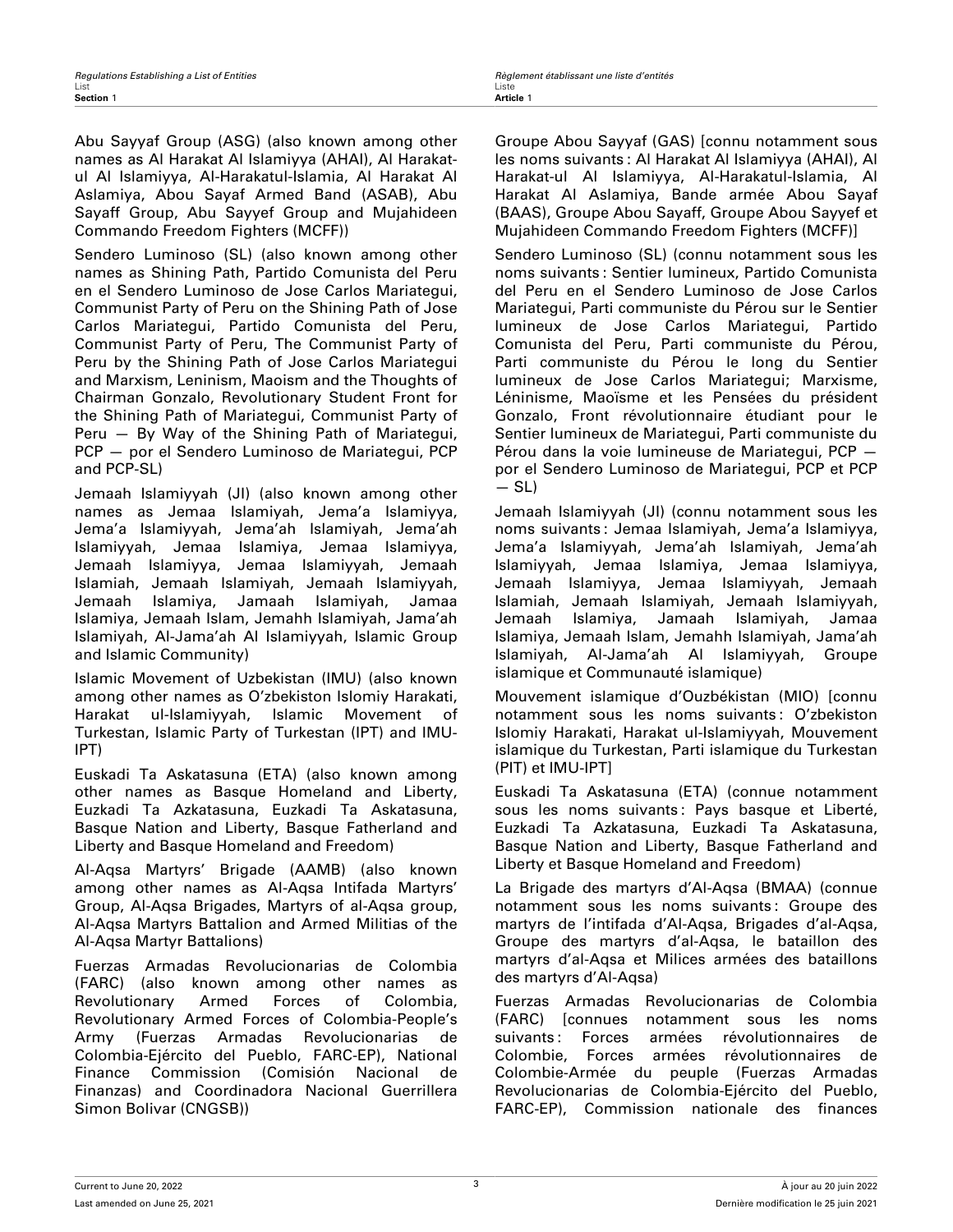Ejército de Liberación Nacional (ELN) (also known among other names as National Liberation Army and the Army of National Liberation)

Babbar Khalsa International (BKI) (also known as Babbar Khalsa)

## International Sikh Youth Federation (ISYF)

Lashkar-e-Tayyiba (LeT) (also known among other names as Jamaat-ud-Dawa (JuD) (Society for Preaching), al-Anfal Trust, Tehrik-e-Hurmate-e-Rasool, al Mansoorian (The Victorious), Army of the Pure, Paasban-e-Kashmir (Kashmir Brigade), Paasban-i-Ahle-Hadith (Ahle-Hadith Brigade), Falah-i-Insaniat Foundation (FIF), Idara Khidmat-e-Khalq, Lashkar-e-Toiba, Lashkar-i-Toiba (LiT), Lashkar-i-Taiba (Holy Regiment), Lashkar-e-Tayyiba (LT) (Army of the Righteous), Lashkar-e-Taibyya, Lashkar-e-Taiba, Lashkar-e-Tayyiba (Army of the Pure and Righteous), Lashkar-e-Taiba (Righteous Army), Lashkar-Taiba (Army of the Good), Lashkar e Toiba, Lashkar e Taiba, Lashkar-E-Tayyaba, Lashkar e Tayyiba)

Lashkar-e-Jhangvi (LJ) (also known among other names as Lashkar-i-Jhangvi, Lashkar-e-Jhangvie, Laskar-e-Jhangvi, Lashkare Jhangvi, Lashkar-e-Jhangwi, Lashkar-i-Jhangwi, Jhangvi Army, Lashkare Jhangvi, Lashkar Jhangvi, Lashkar-e-Jhanvi (LeJ), Lashkar-i-Jangvi, Lashkar e Jhangvi, Lashkar Jangvi, Laskar e Jahangvi)

Palestine Liberation Front (PLF) (also known among other names as PLF — Abu Abbas Faction, Front for the Liberation of Palestine (FLP))

Popular Front for the Liberation of Palestine (PFLP) (Al-Jibha al-Sha'biya lil-Tahrir Filistin) (also known among other names as Halhul Gang, Halhul Squad, Palestinian Popular Resistance Forces, PPRF, Red Eagle Gang, Red Eagle Group, Red Eagles and Abu Ali Mustafa Brigades)

Popular Front for the Liberation of Palestine — General Command (PFLP-GC) (Al-Jibha Sha'biya lil-Tahrir Filistin-al-Qadiya al-Ama)

Ansar al-Islam (AI) (also known among other names as the Partisans of Islam, Helpers of Islam, Supporters of Islam, Soldiers of God, Kurdistan Taliban, Soldiers of Islam, Kurdistan Supporters of Islam, Supporters of Islam in Kurdistan, Followers of Islam in Kurdistan and Ansar al-Sunna)

Gulbuddin Hekmatyar (also known among other names as Gulabudin Hekmatyar, Gulbuddin Khekmatiyar, Gulbuddin Hekmatiar, Gulbuddin Hekmartyar, Gulbudin Hekmetyar, Golboddin Hikmetyar and Gulbuddin Hekmetyar)

(Comisión Nacional de Finanzas) et Coordinadora Nacional Guerrillera Simon Bolivar (CNGSB)]

Ejército de Liberación Nacional (ELN) (connue notamment sous les noms suivants : Armée nationale de libération et Armée de libération nationale)

Babbar Khalsa International (BKI) (connu notamment sous le nom de Babbar Khalsa)

La Fédération internationale de la jeunesse Sikh (ISYF)

Lashkar-e-Taïba (LeT) [connu notamment sous les noms suivants : Jamaat-ud-Dawa (JuD) (Association de la profession de la foi), al-Anfal Trust, Tehrik-e-Hurmate-e-Rasool, Tehreek Hurmat-e-Rasool, al Mansoorian (les Vainqueurs), Armée des purs, Paasban-e-Kashmir (Brigade du Cachemire), Paasban-i-Ahle-Hadith (Brigade Ahle-Hadith), fondation Falah-i-Insaniat, Idara Khidmat-e-Khalq, Lashkar-e-Toiba, Lashkar-i-Toiba (LiT), Lashkar-i-Taiba (Saint Régiment), Lashkar-e-Tayyiba (LT) (Armée des justes), Lashkar-e-Taibyya, Lashkar-e-Taiba, Lashkar-e-Tayyiba (Armée des purs et des justes), Lashkar-e-Taiba (Armée des justes), Lashkar-Taiba (Armée des bons), Lashkar e Toiba, Lashkar e Taiba, Lashkar-E-Tayyaba, Lashkar e Tayyiba]

Lashkar-e-Jhangvi (LJ) [connu notamment sous les noms suivants: Lashkar-i-Jhangvi, Lashkar-e-Jhangvie, Laskar-e-Jhangvi, Lashkare Jhangvi, Lashkar-e-Jhangwi, Lashkar-i-Jhangwi, Jhangvi Army, Lashkar-e Jhangvi, Lashkar Jhangvi, Lashkare-Jhanvi (LeJ), Lashkar-i-Jangvi, Lashkar e Jhangvi, Lashkar Jangvi, Laskar e Jahangvi]

Front de libération de la Palestine (FLP) [connu notamment sous le nom de FLP — Faction Abou Abbas]

Front populaire de libération de la Palestine (FPLP) (Al-Jibha al-Sha'biya lil-Tahrir Filistin) (connu notamment sous les noms suivants : Halhul Gang, Halhul Squad, Palestinian Popular Resistance Forces, PPRF, Gang des Aigles rouges, Groupe des Aigles rouges, Aigles rouges et Brigades Abou Ali Moustapha)

Front populaire de libération de la Palestine — Commandement général (FPLP — CG) (Al-Jibha Sha'biya lil-Tahrir Filistin-al-Qadiya al-Ama)

Ansar al-Islam (AI) (connu notamment sous les noms suivants : Partisans de l'Islam, Aides de l'Islam, Supporters de l'Islam, Soldats de Dieu, Talibans du Kurdistan, Soldats de l'Islam, Supporters de l'Islam du Kurdistan, Supporters de l'Islam au Kurdistan, Partisans de l'Islam au Kurdistan et Ansar al-Sunna)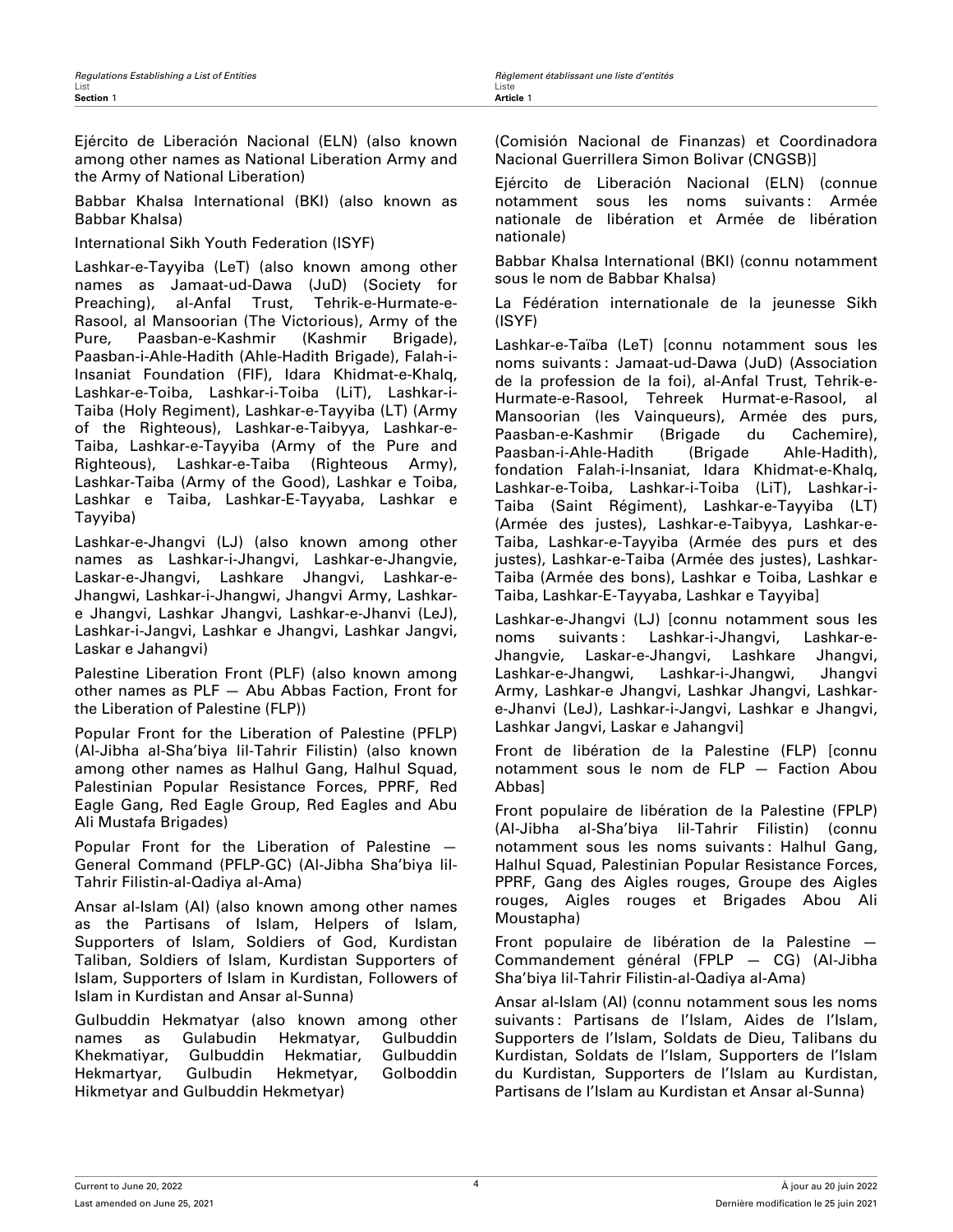Kahane Chai (Kach) (also known among other names as Meir's Youth, No'ar Meir, Repression of Traitors, State of Yehuda, Sword of David, Dikuy Bogdim, DOV, Judea Police, Kahane Lives, Kfar Tapuah Fund, State of Judea, Judean Legion, Judean Voice, Qomemiyut Movement, Way of the Torah and Yeshiva of the Jewish Idea)

The Liberation Tigers of Tamil Eelam (LTTE) (also known among other names as the Tamil Tigers, the Eellalan Force, the Ellalan Force, the Tiger Movement, the Sangilian Force, the Air Tigers, the Black Tigers (Karum Puligal), the Sea Tigers, the Tiger Organization Security Intelligence Service (TOSIS) and the Women's Combat Force of Liberation Tigers (WCFLT))

Gulbuddin Hekmatyar's Faction of the Hezb-e Islami, the Hezb-e Islami Gulbuddin (HIG)

World Tamil Movement (WTM)

Al Shabaab (also known as Harakat Shabaab al-Mujahidin, al-Shabab, Shabaab, the Youth, Mujahidin al Shabaab Movement, Mujahideen Youth Movement, MYM, Mujahidin Youth, Hizbul Shabaab, Hisb'ul Shabaab, al-Shabaab al-Islamiya, Youth Wing, al Shabaab al-Islam, al-Shabaab al-Jihad, the Unity of Islamic Youth and the Popular Resistance Movement in the Land of the Two Migrations)

Al Qaida in the Arabian Peninsula (AQAP) (also known among other names as Ansar al-Shari'a (AAS), Al-Qaida of Jihad Organization in the Arabian Peninsula, Tanzim Qa'idat al-Jihad fi Jazirat al-Arab, Al-Quaida Organization in the Arabian Peninsula (AQAP), Al-Quaida in the South Arabian Peninsula and Al-Qaida in Yemen (AQY))

Tehrik-e-Taliban Pakistan (TTP) (also known among other names as Tehrik-e-Taliban Pakistan, Tehrik-I-Taliban Pakistan, Tehrik-e-Taliban, Pakistani Taliban, Tehreek-e-Taliban, Tehrik Taliban-I-Pakistan, Tehrik-i-Taliban Pakistan, Tehreek-e-Taliban Pakistan and Mouvement des talibans du Pakistan)

Islamic State (IS) (also known among other names as Daesh, Islamic State in Iraq and the Levant, ISIL, Islamic State of Iraq and Syria, Islamic State of Iraq and al-Sham, ISIS, Al-Dawla Al-Islamiya fi al-Iraq wa al-Sham, Al Qaida in Iraq, al-Qaida in Iraq, Al-Qaeda in Iraq, Al Qaeda in Iraq, AQI, AQI-Zarqawi, al-Tawhid, al-Tawhid and al-Jihad, Kateab al-Tawhid, Brigades of Tawhid, Monotheism and Jihad Group, Al Qaida of the Jihad in the Land of the Two Rivers, Al-Qaida of Jihad in the Land of the Two Rivers, Al-Qaeda in the Land of the Two Rivers, Al-Qaida in the Land of the Two Rivers, Al-Qaida of Jihad Organization in the Land of the Two Rivers, Al-Qaida

Gulbuddin Hekmatyar (connu notamment sous les noms suivants : Gulabudin Hekmatyar, Gulbuddin Khekmatiyar, Gulbuddin Hekmatiar, Gulbuddin Hekmartyar, Gulbudin Hekmetyar, Golboddin Hikmetyar et Gulbuddin Hekmetyar)

Kahane Chai (Kach) [connu notamment sous les noms suivants: « Meir's Youth », « No'ar Meir », « Repression of Traitors » (Répression des traîtres), « State of Yehuda » (État de Yehuda), « Sword of David » (Épée de David), « Dikuy Bogdim », « DOV », « Judea Police » (Police de Judée), « Kahane Lives » (Kahane vit), « Kfar Tapuah Fund » (Fonds de Kfar Tapuah), « State of Judea » (État de Judée), « Judean Legion » (Légion judéenne), « Judean Voice » (Voix judéenne), « Qomemiyut Movement » (Mouvement Qomemiyut), « Way of the Torah » (Ordre de la Torah) et « Yeshiva of the Jewish Idea » (Yeshiva de la pensée juive]

Les Tigres libérateurs de l'Eelam tamoul (TLET) [connus notamment sous les noms suivants : Tigres tamouls, Force Eellalan, Force Ellalan, Mouvement des Tigres, Force Sangilian, Tigres de l'air, Tigres noirs (Karum Puligal), Tigres de la mer, Service de renseignements et de sécurité de l'Organisation des Tigres (SRSOT) et Force combattante des femmes des Tigres de libération (FCFTL)]

Faction de Gulbuddin Hekmatyar du Hezb-e-Islami, Le Hezb-e-Islami Gulbuddin (HIG)

Association mondiale tamoule (AMT)

Al Chabaab (connu notamment sous les noms suivants : Harakat Shabaab Al-Moudjahidine, Al Chabab, Chabaab, la Jeunesse, Mouvement des moudjahidin al-Shabab, Mouvement de la jeunesse moudjahidin, MJM, Jeunes moudjahidin, Hizbul Shabaab, Hisb'ul Shabaab, al-Shabaab al-Islamiya, Aile jeunesse, al Shabaab al-Islaam, al-Shabaab al-Jihad, l'Union de la jeunesse islamique et le Mouvement populaires de résistance dans la terre des deux migrations)

Al-Qaïda dans la péninsule arabique (AQPA) [connu notamment sous les noms suivants : Ansar al-Charia (AAC), Al-Qaida pour la péninsule arabique, Al-Qaida de l'organisation du Djihad dans la péninsule arabique, Tanzim Qa'idat al-Jihad fi Jazirat al-Arab, organisation Al-Qaida dans la péninsule arabique, Al-Qaida dans la péninsule sud-arabique et Al-Qaida au Yémen (AQY)]

Tehrik-e-Taliban Pakistan (TTP) [connu notamment sous les noms suivants : Tehrik-e-Taliban Pakistan, Tehrik-I-Taliban Pakistan, Tehrik-e-Taliban, Pakistani Taliban, Tehreek-e-Taliban, Tehrik Taliban-I-Pakistan, Tehrik-i-Taliban Pakistan, Tehreek-e-Taliban Pakistan et Mouvement des talibans du Pakistan]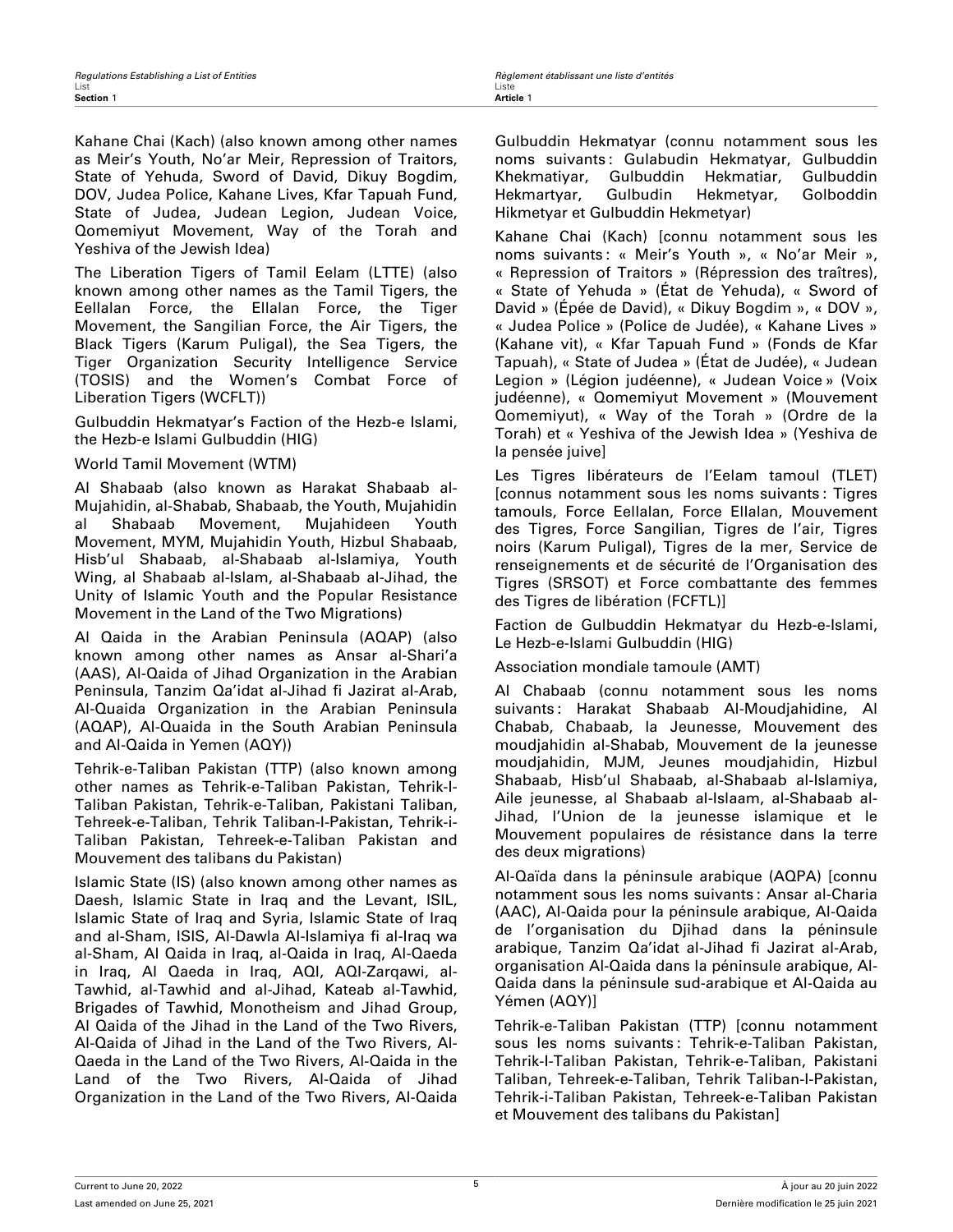Group of Jihad in Iraq, Al-Qa'ida of Jihad in Iraq, Al-Qaida Group of Jihad in the Land of the Two Rivers, The Organization of Jihad's Base in the Country of the Two Rivers, The Organization of al-Jihad's Base of Operations in the Land of the Two Rivers, The Organization of al-Jihad's Base of Operations in Iraq, The Organization of al-Jihad's Base in Iraq, The Organization of al-Jihad's Base in the Land of the Two Rivers, The Organization Base of Jihad/Country of the Two Rivers, The Organization Base of Jihad/ Mesopotamia, Al-Qaida in Mesopotamia, Tanzim Qa'idat Al-Jihad fi Bilad al-Rafidayn, Tanzim al-Qaeda al-Jihad fi Bilad al-Rafidain, Tanzeem Qa'idat al Jihad/Bilad al Raafidaini, Jama'at Al-Tawhid Wa'al-Jihad, JTJ, Islamic State of Iraq, Islamic State in Iraq, ISI, Mujahidin Shura Council, Unity and Holy Struggle, Unity and Holy War, Unity and Jihad Group and al-Zarqawi Network)

Islamic Revolutionary Guard Corps' Qods Force (also known among other names as Pasdaran-e Enghelabe Islami (Pasdaran), Sepah-e Qods, Qods/Quds, al Quds, al Quds Force, Qods/Quds Force, Qods Corps, Jerusalem Corps, Jerusalem Force and Qods Force)

## Haqqani Network

Taliban (also known among other names as Afghan Taliban, Tahreek-i-Islami-i-Taliban Afghanistan, Movement of Islamic Students, Taleban, Islamic Movement of the Taliban (De Talebano Islami Ghurdzang or Tehrik) and Islamic Emirate of Afghanistan (De Afghanistan Islami Emarat))

Hay'at Tahrir al-Sham (also known among other names as Jabhat al-Nusra (JN), Jabhat Fateh al-Sham, Jabhat Fatah al-Sham, Fath al-Sham Front, al-Jabha, Fath al-Sham, Tanzim al-Qaeda fi Bilad al-Sham, Al-Qaeda in the Levant, Conquest for al-Sham Front, Conquest of the Levant Front, Fatah al-Sham Front, Fateh al-Sham Front, Front for the Conquest of Syria, Front for the Conquest of Syria/The Levant, Jabhat Fath al-Sham, Jabhat Fath al Sham, Jabhat Fathah al-Sham, Hayat Tahrir al-Sham, Tahrir al-Sham Assembly, Liberation of Syria Assembly, Liberation of the Levant Organisation, Liberation of the Levant Committee, Liberation of al-Sham Commission, Assembly for the Liberation of the Levant, Hay'et Tahrir al-Sham, Tahrir al-Sham, Liwa al-Haqq, the Al-Haqq Brigade, Liwa al-Haq, the Brigade of the Right, the Truth Brigade, Lewa' al-Haq, the al-Haq Battalion, Jabhat Ansar al-Din, Ansar al-Din Front, Supporters/Partisans of the Religion Front, Jaish al-Sunnah, Jaysh al-Sunnah, Jaish al-Sunna, Jaysh al-Sunna, Jabhet al-Nusra, The Victory Front, Al-Nusrah Front for the People of the Levant, Jabhat Al-Nusra li-Ahl min Mujahedi al-Sham fi Sahat al-Jihad (The Support Front for the People of the Levant État islamique (EI) (connu notamment sous les noms suivants : Daech, État islamique en Irak et au Levant, EIIL, État islamique en Irak et en Syrie, EIIS, État islamique d'Irak et d'al-Cham, EIIC, Al-Dawla Al-Islamiya fi al-Iraq wa al-Sham, Al-Qaïda en Irak, Al-Qaida en Irak, Al-Qaïda en Iraq, Al-Qaeda en Irak, Al-Qaida en Iraq, AQI, AQI-Zarqawi, al-Tawhid, Tawhid et Jihad, Kateab al-Tawhid, Brigades du Tawhid, Brigades de l'unicité de dieu, Monothéisme et jihad, Groupe monothéisme et djihad, Groupe du monothéisme et de la guerre sainte, Al Qaida du djihad au pays des deux fleuves, Al-Qaida du jihad au pays des deux fleuves, Al-Qaïda au pays des deux fleuves, Organisation du jihad d'al-Qaida dans le pays des deux fleuves, Al-Qaida du jihad en Irak, Al-Qaïda du djihad en Irak, Organisation de la base du djihad au pays des deux fleuves, Base du jihad au pays des deux fleuves, Organisation de la base du jihad au pays des deux fleuves, The Organization of al-Jihad's Base of Operations in the Land of the Two Rivers, The Organization of al-Jihad's Base in the Land of the Two Rivers, The Organization of al-Jihad's Base of Operations in Iraq, The Organization of al-Jihad's Base in Iraq, Base du jihad en Mésopotamie, Al-Qaïda en Mésopotamie, Tanzim Qa'idat Al-Jihad fi Bilad al-Rafidayn, Tanzim al-Qaeda al-Jihad fi Bilad al-Rafidain, Tanzeem Qa'idat al Jihad/Bilad al Raafidaini, Jama'at Al-Tawhid Wa'al-Jihad, JTJ, État islamique d'Irak, ISI, Conseil de la choura des moudjahidines, Unification et guerre sainte, Unification et djihad, Unicité et guerre sainte, Organisation de l'unicité et du djihad, Réseau Zarkaoui et Réseau al-Zarkaoui)

Brigade al-Qods des Gardiens de la révolution islamique [connue notamment sous les noms suivants : Pasdaran-e Enghelab-e Islami (Pasdaran), Sepah-e Qods, Qods/Quds, Al-Qods, Force Al-Qods, Force Qods, Qods Corps, Jerusalem Corps, Brigade de Jérusalem et Brigade al-Qods]

## Réseau Haqqani

Les talibans [connus notamment sous les noms suivants : talibans afghans, Tahreek-i-Islami-i-Taliban Afghanistan, mouvement des étudiants islamiques, les talebans, les taleban, les Talebans, les Taleban, les taliban, les Taliban, le Taleban, Mouvement islamique des talibans (De Talebano Islami Ghurdzang ou Tehrik) et Émirat islamique d'Afghanistan (De Afghanistan Islami Emarat)]

Hay'at Tahrir al-Sham [connu notamment sous les noms suivants: Jabhat al-Nusra (JN), Front al-Nusrah pour le peuple du Levant, Front de soutien au peuple de la Syrie, Jabhat Fateh al-Sham, Jabhat Fatah al-Sham, Front Fath al-Sham, al-Jabha, Fath al-Sham, Tanzim al-Qaeda fi Bilad al-Sham, al-Qaïda au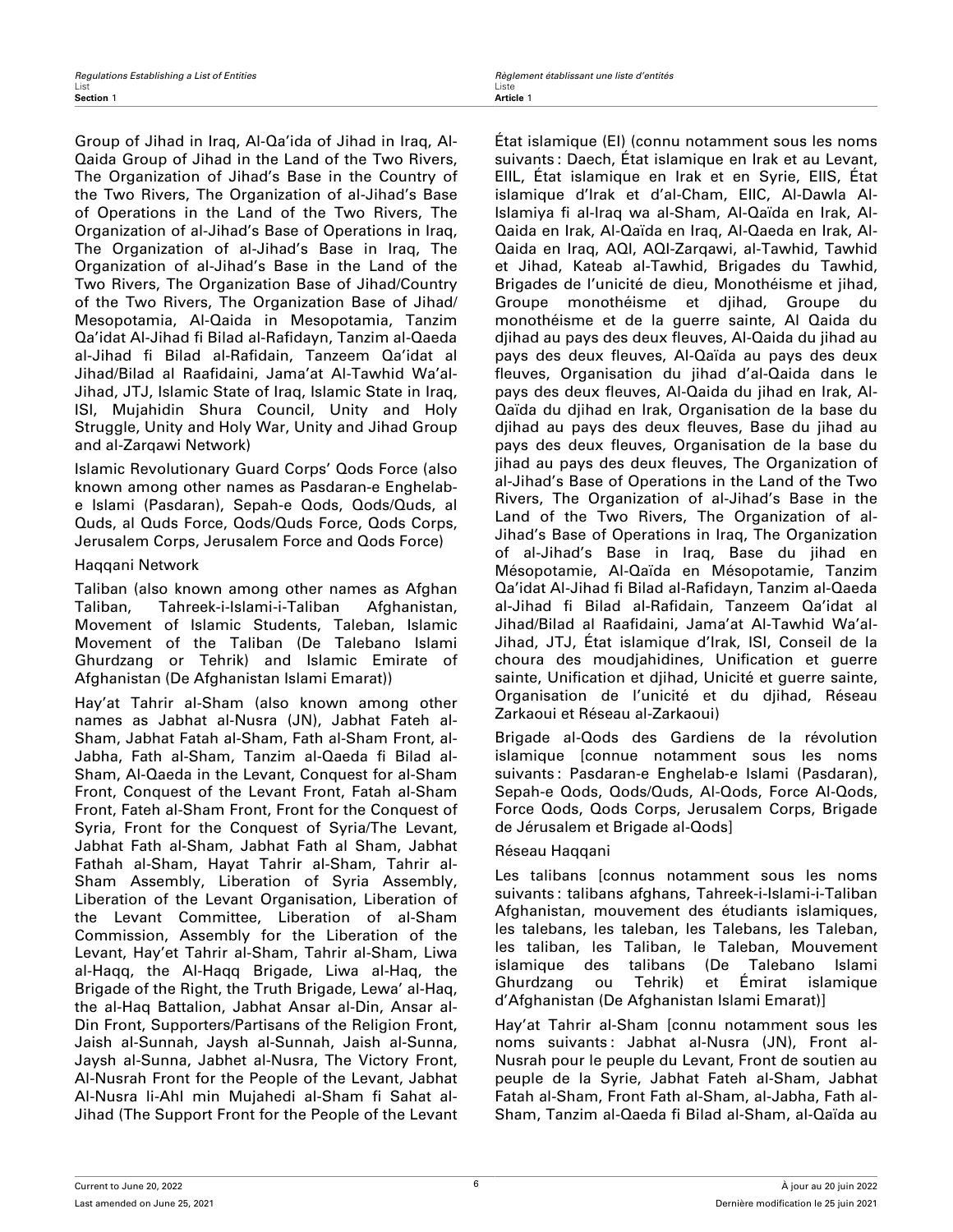by the Levantine Mujahedin on the Battlefields of Jihad), the Front for the Defense of the Syrian People and the Front for the Support of the Syrian People)

al-Muwaqi'un Bil Dima (also known among other names as Al Mouaquioune bi addimaa, Katibat al-Muqaoon bil-Dumaa, al-Muwaqun Bi-Dima, Al-Muawaqqi'un bi 'l-Dima, al-Mouwakoune bi-Dimaa, al-Mua'qi'oon Biddam, Those Who Sign With Blood, El Mouwakaoune Bidame, Those Who Have Signed Through Blood, the Signatories for Blood, the Signatories in Blood and Those Who Sign in Blood)

Boko Haram (also known among other names as Jama'atu Ahlis Sunna Lidda'awati Wal-Jihad (People of the Tradition of the Prophet for Preaching and Striving / Group Committed to Propagating the Prophet's Teachings and Jihad))

Caucasus Emirate (also known among other names as Imarat Kavkaz and Islamic Emirate of the Caucasus)

International Relief Fund for the Afflicted and Needy – Canada (also known among other names as International Relief Fund for the Afflicted and Needy, International Relief Fund for the Afflicted and Needy (Canada), IRFAN, IRFAN – Canada and IRFAN Society)

Movement for Oneness and Jihad in West Africa (also known among other names as MOJWA, Mouvement pour l'unicité et le jihad en Afrique de l'Ouest, MUJAO, Jamat Tawhid wal Jihad fi Garbi Afriqqiya and Jamaat Tawhid Wal Jihad Fi Garbi Ifriqiya)

Al-Murabitoun (also known among other names as Mourabitounes, Al-Mourabitoun, Al-Morabitoune, Al-Mourabitoune and Les Almoravides)

Jaysh al-Muhajirin wal-Ansar (JMA) (also known among other names as Jaish al-Muhajireen wal Ansar, Jaysh al-Muhajireen wa'l-Ansar, Army of Migrants and Supporters, Army of Emigrants and Helpers, Muhajireen Brigade and Mujahideen Army)

Islamic State–Sinai Province (ISSP) (also known among other names as Ansar Bayt al-Maqdis, Ansar Jerusalem and Islamic State–Sinai State)

Abdallah Azzam Brigades (AAB) (also known among other names as Abdullah Azzam Brigades, the Brigades of Abdullah Azzam, the Brigades of the Martyr Abdullah Azzam, the Ziyad al-Jarrah Battalions, the Ziad al-Jarrah Battalion, the Yusuf al-'Uyayri Battalions, the Yusuf al-Ayiri Battalion, the Battalion of Sheikh Yusuf al-'Ayiri and the Marwan Hadid Brigades)

Al Qaida in the Indian Subcontinent (AQIS) (also known among other names as Qaedat al-Jihad in the Levant, Front de la conquête d'al-Cham, Front de la conquête du Levant, Front Fatah al-Sham, Front Fateh al-Sham, Front de la conquête de la Syrie, Front de la conquête de la Syrie/du Levant, Jabhat Fath al-Sham, Jabhat Fath al Sham, Jabhat Fathah al-Sham, Hayat Tahrir al-Sham, Assemblée Tahrir al-Sham, Assemblée pour la libération de la Syrie, Organisation pour la libération du Levant, Comité pour la libération du Levant, Commission pour la libération d'al-Sham, Assemblée pour la libération du Levant, Hay'et Tahrir al-Sham, Tahrir al-Sham, Liwa al-Haqq, Brigade d'al-Haqq, Liwa al-Haq, Brigade du bien, Brigade de la vérité, Lewa' al-Haq, Bataillon d'al-Haq, Jabhat Ansar al-Din, Front Ansar al-Din, Front des partisans de la religion, Jaish al-Sunnah, Jaysh al-Sunnah, Jaish al-Sunna, Jaysh al-Sunna, Jabhet al-Nusra, The Victory Front, Front al-Nusra pour protéger le Levant, Jabhat al-Nusra li-Ahl al-Sham min Mujahedi al-Sham fi Sahat al-Jihad (Front de soutien à la population du Levant par les Moudjahidines de Syrie dans les lieux du djihad), Front for the Defense of the Syrian People et Front de soutien à la population du Levant]

el-Mouakine bi dima (connu notamment sous les noms suivants : Al Mouaquioune bi addimaa, Katibat al-Muqaoon bil-Dumaa, al-Muwaqun Bi-Dima, Al-Muawaqqi'un bi 'l-Dima, al-Mouwakoune bi-Dimaa, al-Mua'qi'oon Biddam, Les Signataires par le sang, El Mouwakaoune Bidame, Those Who Have Signed Through Blood, the Signatories for Blood, the Signatories in Blood et Ceux qui signent avec leur sang)

Boko Haram [connu notamment sous les noms suivants : Jama'atu Ahlis Sunna Lidda'awati Wal-Jihad (Partisans de la sunna pour la prédication et le djihad / Groupe engagé dans la propagation de l'enseignement du Prophète et du djihad)]

Émirat du Caucase (connu notamment sous les noms suivants : Imarat Kavkaz et Émirat islamique du Caucase)

International Relief Fund for the Afflicted and Needy – Canada [connu notamment sous les noms suivants : International Relief Fund for the Afflicted and Needy, International Relief Fund for the Afflicted and Needy (Canada), IRFAN, IRFAN – Canada et IRFAN Society]

Mouvement pour l'unicité et le jihad en Afrique de l'Ouest (connu notamment sous les noms suivants : MUJAO, Movement for Oneness and Jihad in West Africa, MOJWA, Jamat Tawhid wal Jihad fi Garbi Afriqqiya et Jamaat Tawhid Wal Jihad Fi Garbi Ifriqiya)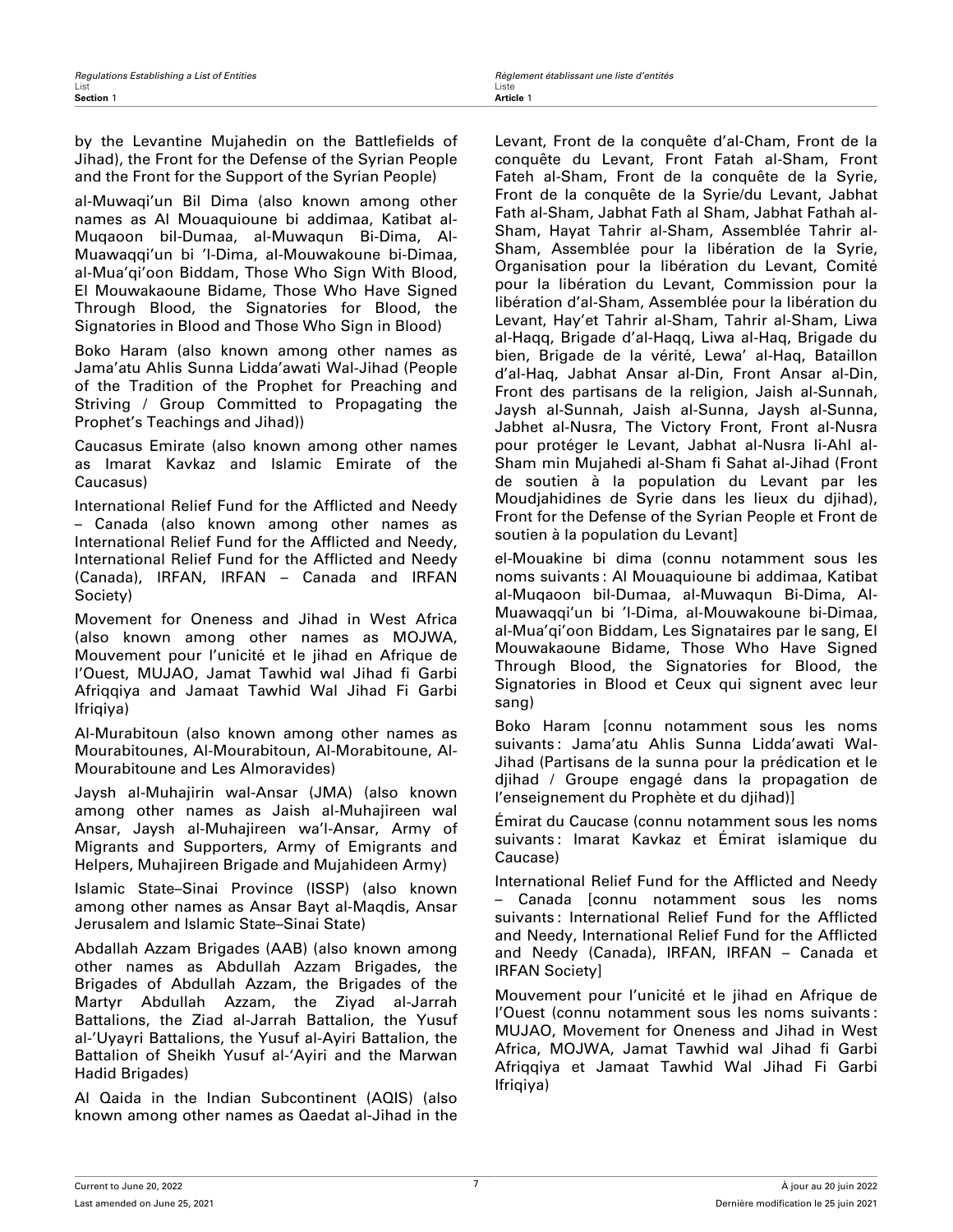Indian Subcontinent, and Jamaat Qaidat al Jihad fi Shibh al Qarrah al Hindiyah (Organisation of the Base of Jihad in the Indian Subcontinent))

Indian Mujahideen (IM) (also known among other names as Indian Mujahedeen, Indian Mujahidin, and Islamic Security Force – IM (ISF-IM))

Islamic State – Khorasan Province (ISKP) (also known among other names as Islamic State in the Khorasan Province, Islamic State Khorasan, Islamic State – Khorasan, IS Khorasan, Islamic State of Iraq and the Levant – Khorasan (ISIL-K), Islamic State of Iraq and Syria – Khorasan (ISIS-K), Islamic State of Iraq and al-Sham – Khorasan (ISIS-K), Wilayat Khorasan, Daesh Khorasan, ISIL's South Asia Branch, ISIS Wilayat Khorasan, Islamic State's Khorasan Province, South Asian chapter of ISIL, ISIL Khorasan (ISIL-K), Khorasan Chapter of the Islamic State, Islamic State Wilayat Khorasan (ISWK) and Khorasan branch of ISIS)

HASAM (Harakat Sawa'd Misr) (also known among other names as Hassam, The Hasam Movement, Hasm, Hassm, the Hassm Movement, Harikat Souaid Misr, Harakah Sawa'id Misr, the Movement of Egypt's Arms, the Movement of Egypt's Forearms and the Arms of Egypt Movement)

Al-Ashtar Brigades (AAB) (also known among other names as Saraya al-Ashtar, Al Ashtar Brigades, The Ashtar Brigades, Saraya Waad Allah, Wa'ad Allah Brigades, Islamic Allah Brigades, Imam al-Mahdi Brigades and al-Haydariyah Brigades)

Fatemiyoun Division (FD) (also known among other names as Fatemioun Brigade, Fatemioun Military Division, Fatemiyoun, Fatemiyoun Battalion, Fatemiyoun Force, Fatemiyyun, Liwa Fatemiyoun, Liwa al-Fatemiyon, Fatemiyon Brigade, Fatemiyon Division and Fatemiyoun Brigade)

Harakat al-Sabireen (HaS) (also known among other names as Al-Sabirin Movement for Supporting Palestine, Al-Sabireen Movement for Supporting Palestine, Al-Sabirin, Al-Sabireen, a-Sabrin organization, Al-Sabireen for the Victory of Palestine, HISN, HOSN, The Sabireen Movement, HESN, Movement of Those Who Endure With Patience and Movement of the Patient Ones)

## Blood & Honour (B&H)

## Combat 18 (C18)

Ansar Dine (also known among other names as Ansar al-Dine, Ansar al-Din, Ancar Dine, Ansar ul-Din, Ansar Eddine, Defenders of the Faith, Jum'a Ansar aldin al-salafiya, Harakat Ansar al-Dine, Harakat Ansar al-Din, Ansar Din, Ansar ed dine, Ansar Dine Sud and Ansar Dine katiba (brigade) Khalid Ibn al-Walid)

Al-Mourabitoune (connue notamment sous les noms suivants : Al-Murabitoun, Mourabitounes, Al-Mourabitoun, Al-Morabitoune et Les Almoravides)

Jaish al-Mouhajirine wal Ansar (JMA) [connu notamment sous les noms suivants: Jaish al-Muhajireen wal Ansar, Jaysh al-Muhajireen wa'l-Ansar, Army of Migrants and Supporters, Army of Emigrants and Helpers, Muhajireen Brigade et Mujahideen Army]

État Islamique – Province du Sinaï (EIPS) [connu notamment sous les noms suivants : Ansar Beit al-Makdis; Partisans de Jérusalem; État islamique – État du Sinaï]

Brigades Abdullah Azzam (BAA) [connues notamment sous les noms suivants: Brigades Abdallah Azzam, Brigades d'Abdullah Azzam et Brigades du martyr Abdullah Azzam]

Al-Qaïda dans le sous-continent indien (AQSI) (connu notamment sous les noms suivants: al-Qaïda en guerre sainte dans le sous-continent indien et Jamaat Qaidat al Jihad fi Shibh al Qarrah al Hindiyah (Organisation de la base du djihad dans le souscontinent indien))

Moudjahidines indiens (MI) (connus notamment sous les noms suivants : Moudjahidins indiens, Mujahidin indien et Force de sécurité islamique – MI (FSI–MI))

État islamique – Province du Khorassan (EIPK) [connu notamment sous les noms suivants : État islamique – Province du Khorasan, État islamique dans la province du Khorassan, État islamique dans la province du Khorasan, État islamique Khorassan, État islamique Khorasan, État islamique – Khorassan, État islamique – Khorasan, EI Khorassan, EI Khorasan, État islamique en Irak et au Levant – Khorassan (EIIL-K), État islamique en Irak et au Levant – Khorasan, État islamique en Irak et en Syrie – Khorassan (EIIS-K), État islamique en Irak et en Syrie – Khorasan, État islamique d'Irak et d'al-Cham – Khorassan (EIIC-K), État islamique d'Irak et d'al-Cham – Khorasan, wilaya Khorassan, wilaya Khorasan, Daech Khorassan, Daech Khorasan, Section de l'Asie du Sud d'EIIL, EIIS wilaya Khorassan, EIIS wilaya Khorasan, Province du Khorassan de l'État islamique, Province du Khorasan de l'État islamique, Chapitre sud-asiatique d'EIIL, EIIL Khorassan (EIIL-K), EIIL Khorasan, Chapitre Khorassan de l'État islamique, Chapitre Khorasan de l'État islamique, État islamique wilaya Khorassan (EIKW), État islamique wilaya Khorasan, Section Khorassan d'EIIL, Section Khorasan d'EIIL]

HASAM (Harakat Sawa'd Misr) (connu notamment sous les noms suivants : Hassam, le Mouvement Hasam, Hasm, Hassm, le Mouvement Hassm, Harikat Souaid Misr, Harakah Sawa'id Misr, le Mouvement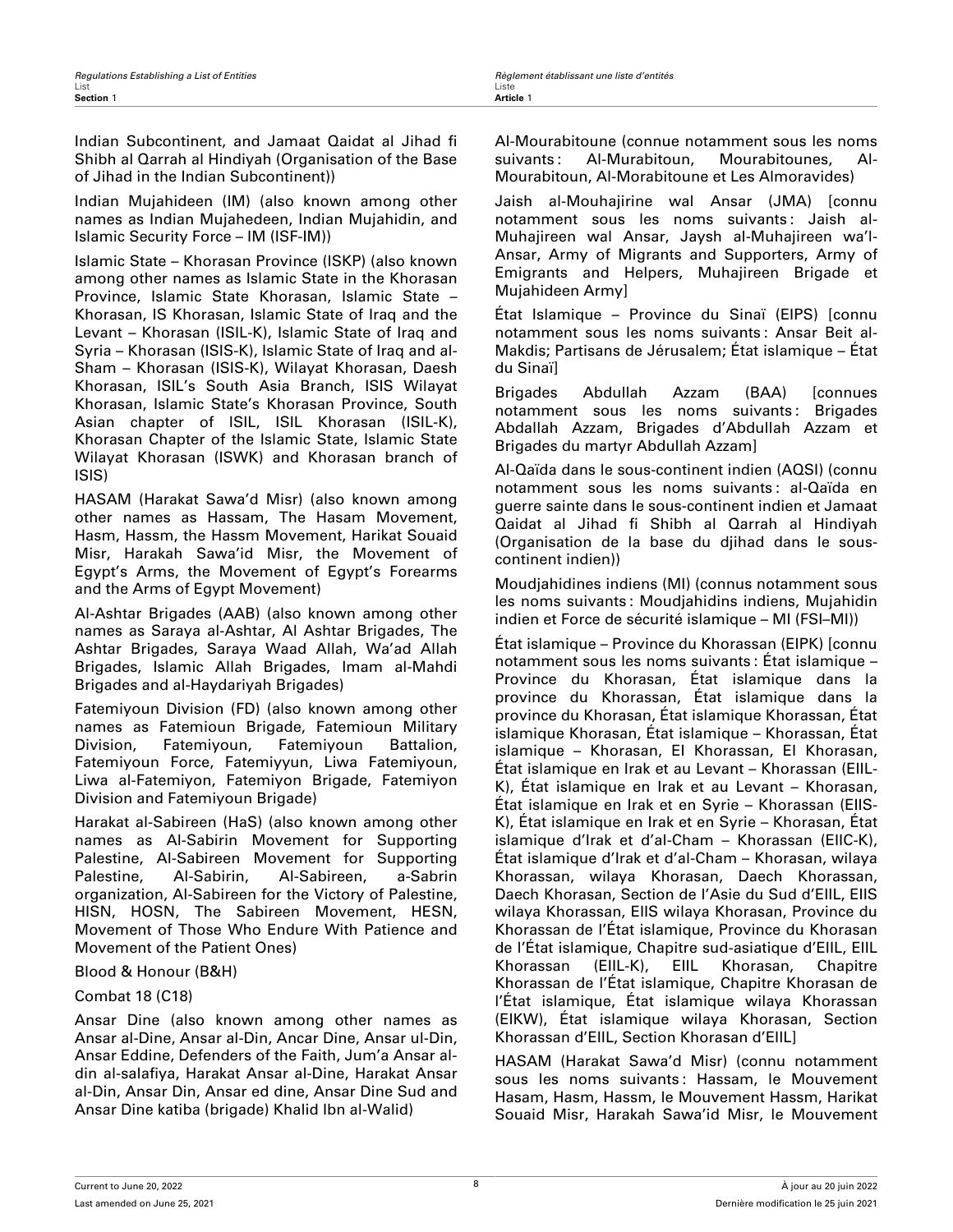Atomwaffen Division (also known among other names as AWD, National Socialist Order and NSO)

## The Base

Front de Libération du Macina (also known among other names as FLM, Macina Liberation Front, Massina Liberation Front, Katiba Massina, Massina Brigade, Macina Brigade, Katiba Macina, Katibat Macina, Ansar Dine Macina, Harakat Ansar al-Din Macina Brigade, Ansar al-Din South, Macina Batallion, Macina Liberation Movement, La Force de Libération du Macina, ML Movement, Massina Liberation Movement, Ansar al-Din Macina Brigade, Katibat Macina – Ansar Dine, Ansar al-Din Macina, MLF and MLM)

Hizbul Mujahideen (also known among other names as HM and Hizb-ul-Mujahideen)

Islamic State – Bangladesh (also known as Daesh — Bangladesh)

Islamic State East Asia (also known among other names as ISEA, Daesh's East Asia Province, Islamic State-Philippines, Ansharul Khilafah Philippines, Bangsamoro Islamic Freedom Fighters – Bungos, Bangsamoro Islamic Freedom Fighters – Abubakar, Jama'atu al-Muhajirin wal Ansar fil Filibin, Dawlah Islamiyah, Islamic State Lanao, Maute Group, Islamic State Ranao, Dawlatul Islamiyah Waliyatul Masrik and Islamic State Sunrise Province)

Islamic State in the Greater Sahara (also known among other names as ISGS, Daesh in the Greater Sahara, ISIS in the Greater Sahara, Islamic State of the Greater Sahel, ISIS in the Greater Sahel, ISIS in the Islamic Sahel and ISIS-GS)

Islamic State in Libya (also known among other names as Daesh in Libya, IS-Libya, Islamic State – Libya, Islamic State of Iraq and the Levant-Libya, Islamic State of Iraq and al-Sham – Libya, Islamic State of Iraq and Syria - Libya, Wilayat Barqa, Wilayat Barqah, Wilayat Fezzan, Wilayat Tripolitania, Wilayat Tarablus, Wilayat al-Tarabulus, Tripoli Province, Barqa Province, Barqah Province and Fezzan Province)

Islamic State West Africa Province (also known among other names as ISWAP, Daesh's West Africa Province, ISIS-West Africa, ISIS West Africa, ISIS West Africa Province, Islamic State of Iraq and Syria West Africa Province, Islamic State of Iraq and the Levant-West Africa, West Africa Province, Wilayat Gharb Afriqiyya, Wilayat Gharb Afriqiyah, Islamic State in West Africa, ISIS-WA and ISIL-WA)

Jama'at Nusrat Al-Islam Wal-Muslimin (also known among other names as JNIM, Jama'at Nusrat al-Islam wal Muslimeen, Jama'at Nusrat al-Islam wal

des Bras de l'Égypte, le Mouvement des avant-bras de l'Égypte et les Bras du Mouvement de l'Égypte)

Brigades al-Ashtar (BAA) (connues notamment sous les noms suivants: Saraya al-Ashtar, Brigades al Ashtar, Brigades Ashtar, Saraya Waad Allah, Wa'ad Allah Brigades, Islamic Allah Brigades, Imam al-Mahdi Brigades et al-Haydariyah Brigades)

Division Fatemiyoun (DF) (connue notamment sous les noms suivants : Brigade des Fatemioun, Division des Fatemiyoun, Fatemiyoun, Bataillon des Fatemiyoun, forces Fatemiyoun, Fatemiyyun, Liwa Fatemiyoun, Liwa al-Fatemiyon, Fatemiyon Brigade, Fatemiyon Division et Brigade Fatemiyoun)

Harakat al-Sabireen (HaS) (connu notamment sous les noms suivants: Al-Sabirin Movement for Supporting Palestine, Al-Sabireen Movement for Supporting Palestine, Al-Sabirin, Al-Sabireen, organisation a-Sabrin, Mouvement des résilients pour une victoire de la Palestine, HISN, HOSN, Mouvement Sabirine, HESN, Mouvement des résilients et Mouvement des patients)

Blood & Honour (B&H)

Combat 18 (C18)

Ansar Dine [connu notamment sous les noms suivants : Ansar al Dine, Ansar al Din, Ancar Dine, Ansar ul-Din, Ansar Eddine, défenseurs de la foi, Jum'a Ansar al-din al-salafiya, Harakat Ansar al-Dine, Harakat Ansar al-Din, Ansar Din, Ansar ed-Dine, Ansar Dine du Sud et Ansar Eddine katiba (brigade) Khalid Ibn al-Walid]

Division Atomwaffen (connu notamment sous les noms suivants : DAW, Ordre national-socialiste et ONS)

## The Base

Front de libération du Macina (connu notamment sous les noms suivants: FLM, Macina Liberation Front, Massina Liberation Front, katiba Massina, brigade Massina, brigade du Macina, katiba Macina, katibat Macina, Ansar Eddine du Macina, Harakat Ansar al-Din Macina Brigade, Ansar Dine du Sud, bataillon du Macina, Mouvement de libération du Macina, Force de libération du Macina, ML Movement, Massina Liberation Movement, Ansar Eddine Macina Brigade, katiba Macina – Ansar Eddine, Ansar Dine du Macina, MLF et MLM)

Hizbul Mujahideen (connu notamment sous les noms suivants : HM et Hizb-ul-Mujahideen)

État islamique-Bangladesh (connu notamment sous le nom suivant : Daech-Bangladesh)

État islamique en Asie de l'Est (connu notamment sous les noms suivants: EIAE, Daech dans la province de l'Asie de l'Est, Islamic State-Philippines,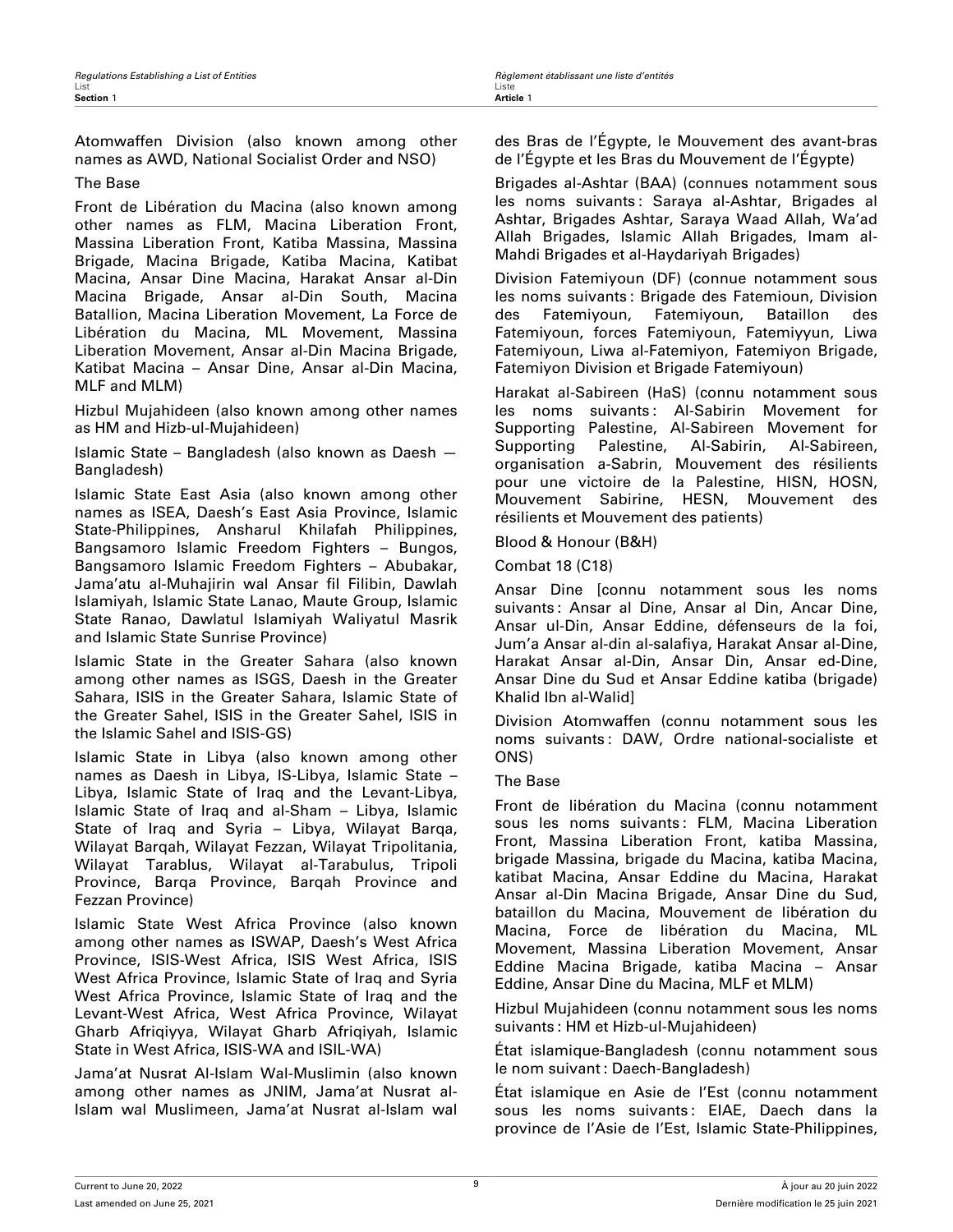| Regulations Establishing a List of Entities | Rèaleme   |
|---------------------------------------------|-----------|
| List                                        | l iste    |
| Section 1                                   | Article 1 |

Muslimin, Nusrat al-Islam wal Muslimeen, Nusrat al-Islam wal Muslimin, Jama'ah Nusrah al-Islam wal-Muslimin, Jamaat Nosrat al-Islam wal-Mouslimin, Jama'a Nusrah al-Islam wa al-Muslimin, Islam and Muslims' Support Group, Group for Support of Islam and Muslims, Group to Support Islam and Muslims, Group of Support for Islam and All Muslims, Group for Supporting Islam and Muslims, Groupe de soutien à l'islam et aux musulmans, Union for Supporting Islam and Muslims, NIM, GSIM, GNIM, Rassemblement pour la victoire de l'islam et des fidèles and RVIF)

Russian Imperial Movement (also known among other names as RIM, Russkoie Imperskoe Dvizhenie, Russkoe Imperskoye Dvizheniye, RID, Imperial Legion, Russian Imperial Legion, RIL and Saint Petersburg Imperial Legion)

## Proud Boys

Aryan Strikeforce (also known among other names as Aryan Strike Force and ASF)

Islamic State – Democratic Republic of the Congo (also known among other names as IS-DRC, Islamic State of Iraq and Syria – Democratic Republic of the Congo, ISIS-DRC, Daesh – Democratic Republic of the Congo, Allied Democratic Forces, ADF, Madina at Tauheed Wau Mujahedeen, City of Monotheism and Holy Warriors, Islamic State Central Africa Province, ISCAP, Wilayat Central Africa, Wilayah Central Africa, Wilayah Central Africa Media Office, Wilayat Wasat Ifriqiyah and ISIS-Central Africa)

James Mason (also known among other names as James Nolan Mason)

Three Percenters (also known among other names as 3%ers, III%ers and Threepers)

SOR/2002-434, s. 1; SOR/2002-454, s. 1; SOR/2003-53, s. 1; SOR/2003-127, s. 1; SOR/ 2003-235, s. 1; SOR/2003-365, s. 1; SOR/2004-135, s. 1; SOR/2005-159, s. 1; SOR/ 2006-62, s. 1; SOR/2006-257, s. 1; SOR/2008-214, s. 1; SOR/2010-51, s. 1; SOR/2010-312, s. 1; SOR/2010-313, s. 1; SOR/2011-144, s. 1; SOR/2012-162, s. 1; SOR/2012-299, s. 1; SOR/2012-300, s. 1; SOR/2013-93, s. 1; SOR/2013-194, s. 1; SOR/2013-195, s. 1; SOR/ 2013-257, s. 1; SOR/2014-97, s. 1; SOR/2014-147, s. 1; SOR/2014-211, ss. 1, 2(F); SOR/<br>2014-246, s. 1; SOR/2015-87, s. 1; SOR/2015-175, s. 1; SOR/2016-320, s. 1; SOR/<br>2018-103, s. 1; SOR/2019-45, s. 1; SOR/2019-231, s. 1; s. 1; SOR/2021-169, s. 1.

Ansarul Khilafa des Philippines, Combattants de la liberté islamique au Bangsamoro – Bungos, Combattants de la liberté islamique au Bangsamoro – Abubakar, Jama'atu al-Muhajirin wal Ansar fil Filibin, Dawlah Islamiyah, État islamique de Lanao, Le groupe Maute, Islamic State Ranao, Dawlatul Islamiyah Waliyatul Masrik et Islamic State Sunrise Province)

État islamique au Grand Sahara (connu notamment sous les noms suivants: EIGS, Daech au Grand Sahara, EI dans le Grand Sahara, État islamique du Grand Sahel, État islamique dans le Grand Sahel, ISIS in the Islamic Sahel et EI GS)

État islamique en Libye (connu notamment sous les noms suivants: Daech en Libye, El-Libye, État islamique – Libye, État islamique en Irak et au Levant-Libye, État islamique d'Irak et d'al-Sham – Libye, État islamique d'Irak et de Syrie – Libye, Wilayat Barqa, Wilayat Barqah, Wilayat Fezzan, Wilayat Tripolitaine, Wilayat Tarablus, Wilayat al-Tarabulus, Province de Tripoli, Province de Barqa, Province de Barqah et Province de Fezzan)

État islamique – Province d'Afrique occidentale (connu notamment sous les noms suivants : EIPAO, Daech en Afrique de l'Ouest, État islamique – Afrique de l'Ouest, État islamique en Afrique de l'Ouest, Province d'Afrique de l'Ouest de l'État islamique, Province de l'Afrique de l'Ouest de l'État islamique, État islamique en Irak et au Levant – Afrique de l'Ouest, West Africa Province, Wilayat Gharb Afriqiyya, Wilayat Gharb Afriqiyah, Islamic State in West Africa, EIAO et ISIL-WA)

Jamaat Nosrat Al-Islam Wal-Mouslimine (connu notamment sous les noms suivants : JNIM, Jamaat Nosrat al-Islam wal-Mouslimine, Jama'at Nusrat al-Islam wal Muslimin, Nusrat al-Islam wal Muslimeen, Nusrat al-Islam wal Muslimin, Jama'ah Nusrah al-Islam wal-Muslimin, Jamaat Nosrat al-Islam wal-Mouslimin, Jama'a Nusrah al-Islam wa al-Muslimin, Islam and Muslims' Support Group, Groupe pour le soutien de l'islam et des musulmans, Group to Support Islam and Muslims, Group of Support for Islam and All Muslims, Groupe de soutien à l'islam et aux musulmans, Union for Supporting Islam and Muslims, NIM, GSIM, GNIM, Rassemblement pour la victoire de l'islam et des fidèles et RVIF)

Mouvement impérial russe (connu notamment sous les noms suivants: MIR, Russkoie Imperskoe Dvizhenie, Russkoe Imperskoye Dvizheniye, RID, Légion Impériale, Russian Imperial Legion, RIL et Saint Petersburg Imperial Legion)

## Proud Boys